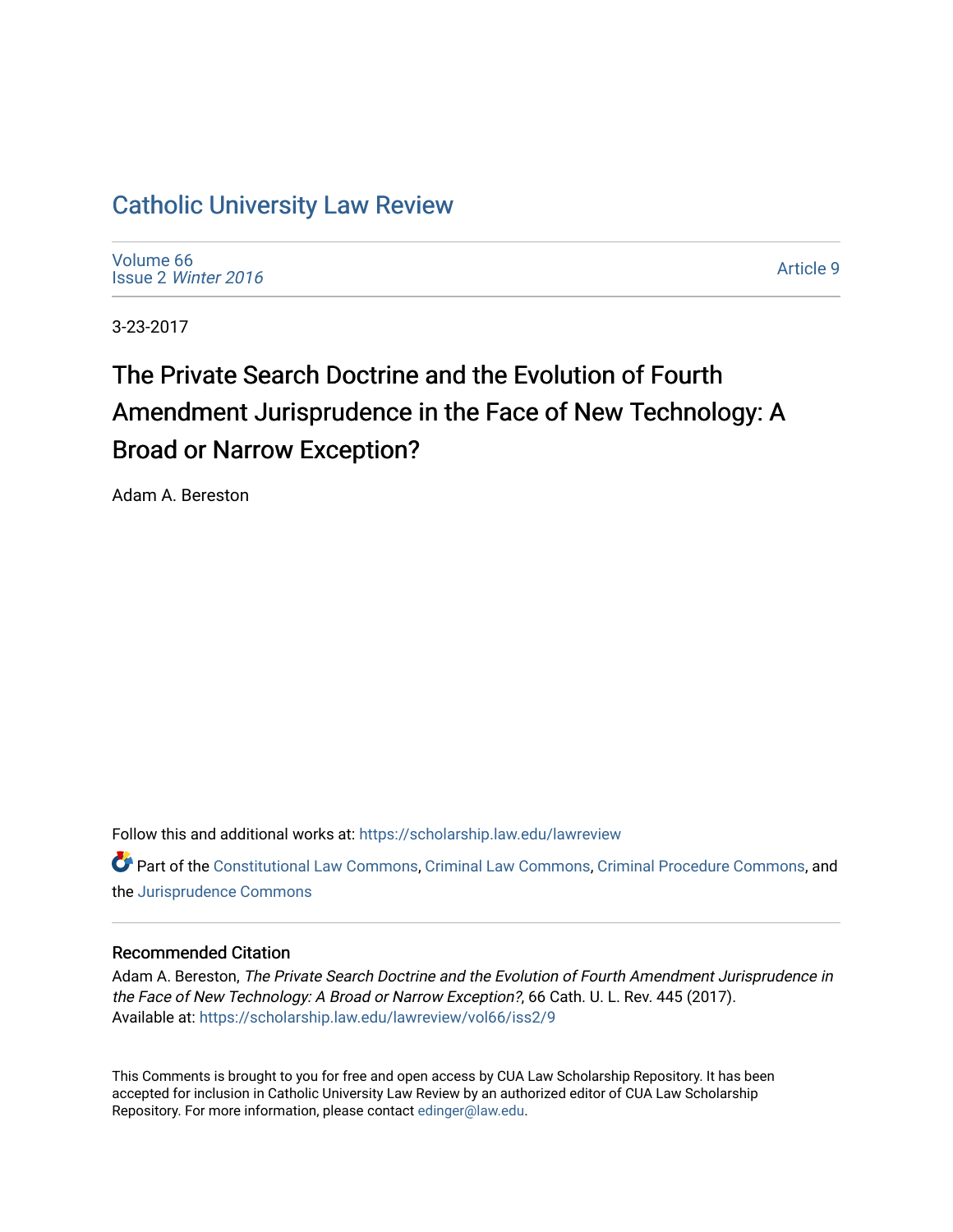# The Private Search Doctrine and the Evolution of Fourth Amendment Jurisprudence in the Face of New Technology: A Broad or Narrow Exception?

# Cover Page Footnote

J.D. Candidate, 2017, The Catholic University of America, Columbus School of Law. I would like to thank Amanda Azarian and my parents, Kathy and David, for their love and encouragement. I would especially like to thank Daniel Zachem for his guidance, without which this Comment would not be possible.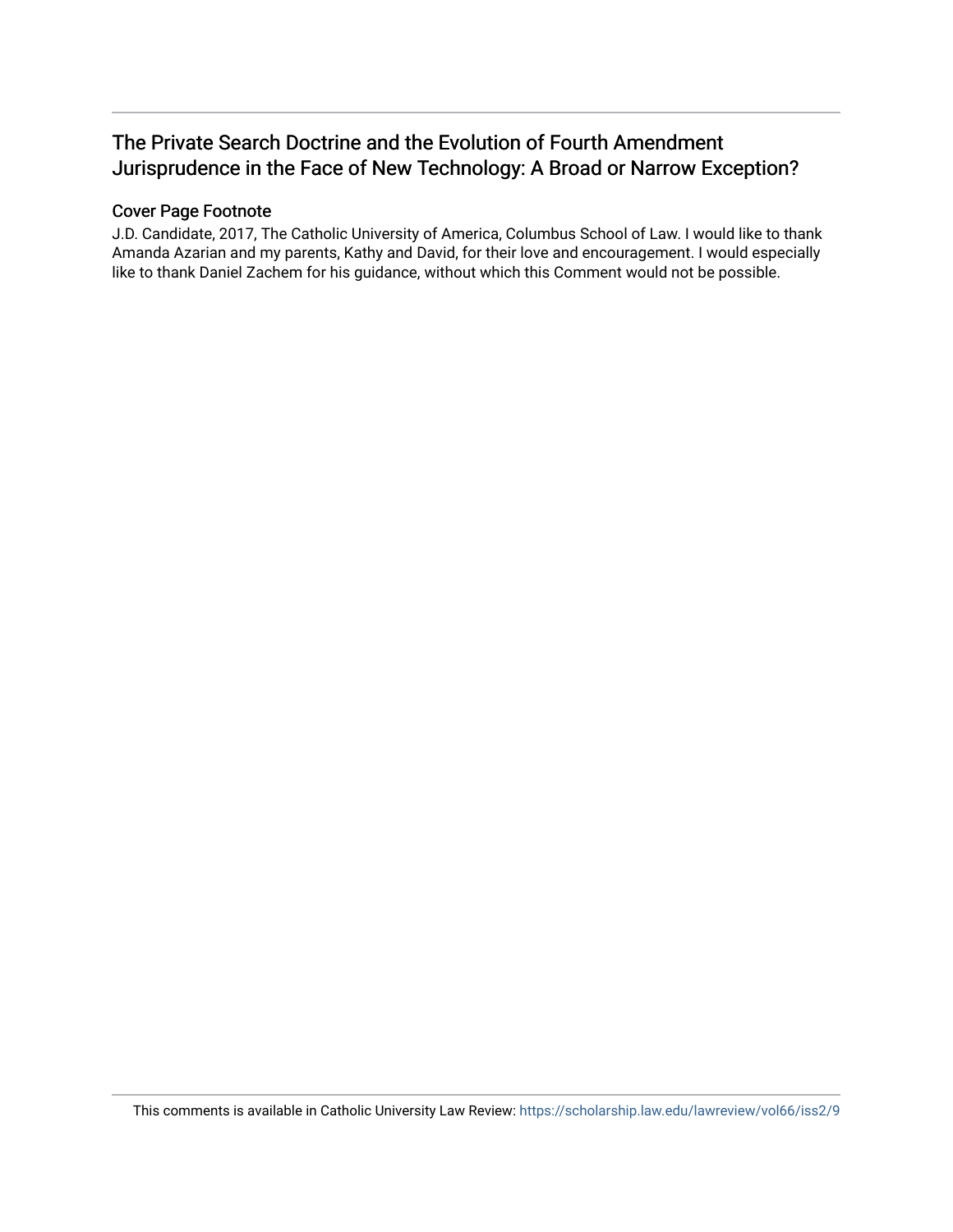# THE PRIVATE SEARCH DOCTRINE AND THE EVOLUTION OF FOURTH AMENDMENT JURISPRUDENCE IN THE FACE OF NEW TECHNOLOGY: A BROAD OR NARROW EXCEPTION?

#### *Adam A. Bereston<sup>+</sup>*

Justice Sotomayor asserted that technology "may 'alter the relationship between citizen and government in a way that is inimical to democratic society."<sup>1</sup> In only the past several decades, technological advancement has had an immense impact on how our society functions. The emergence of the Internet, the smartphone, and the Global Positioning System (GPS) has changed the way we do business, communicate with each other, store and transmit information, and navigate the world.<sup>2</sup> The widespread use of technology has ushered in a new digital era, one that presents challenging new legal questions.<sup>3</sup> As a result, courts have re-examined our individual rights and redefined the scope of Constitutional protections arising out of police conduct.<sup>4</sup> The breadth of this scope is the primary focus of this Comment.

The Fourth Amendment of the United States Constitution establishes that

[t]he right of the people to be secure in their persons, houses, papers, and effects, against unreasonable searches and seizures, shall not be

<sup>+</sup> J.D. Candidate, 2017, The Catholic University of America, Columbus School of Law. I would like to thank Amanda Azarian and my parents, Kathy and David, for their love and encouragement. I would especially like to thank Daniel Zachem for his guidance, without which this Comment would not be possible.

<sup>1.</sup> United States v. Jones, 565 U.S. 400, 416 (2012) (Sotomayor, J., concurring) (quoting United States v. Cuevas–Perez, 640 F.3d 272, 285 (7th Cir. 2011) (Flaum, J., concurring)).

<sup>2</sup>*. See* Riley v. California, 134 S. Ct. 2473, 2484 (2014) (describing the pervasiveness of cell phones in American society).

<sup>3</sup>*. See id.* at 2485 (applying a different legal analysis when cell phone data is being searched rather than a physical item); *see also* Adam Lamparello & Charles E. MacLean, *Riley v. California: Privacy Still Matters, but How Much and in What Contexts?*, 27 REGENT U. L. REV. 25, 34 (2015)

<sup>[</sup>T]echnology cuts both ways. It gives individuals the ability to store a virtual treasure trove of information, much of it traditionally considered private under the Fourth Amendment, in an object no larger than the size of their hands. Technology, however, has also become an 'important tool[] in facilitating coordination and communication among members of criminal enterprises.'

*Id.* (quoting *Riley*, 134 S. Ct. at 2493) (internal alterations omitted).

<sup>4</sup>*. See Riley*, 134 S. Ct. at 2485; Adam Charles Maas, *Instasearch: Fixing Fourth Amendment Jurisprudence as Applied to Instagram and Other Cyberspace Data Storage Providers*, 16 N.C.J.L. & TECH. ON. 202, 220 (2015) ("[T]he courts not only must define privacy expectations for various technologies, but they must also re-evaluate those decisions every decade or so to determine whether or not reasonable expectations have changed.").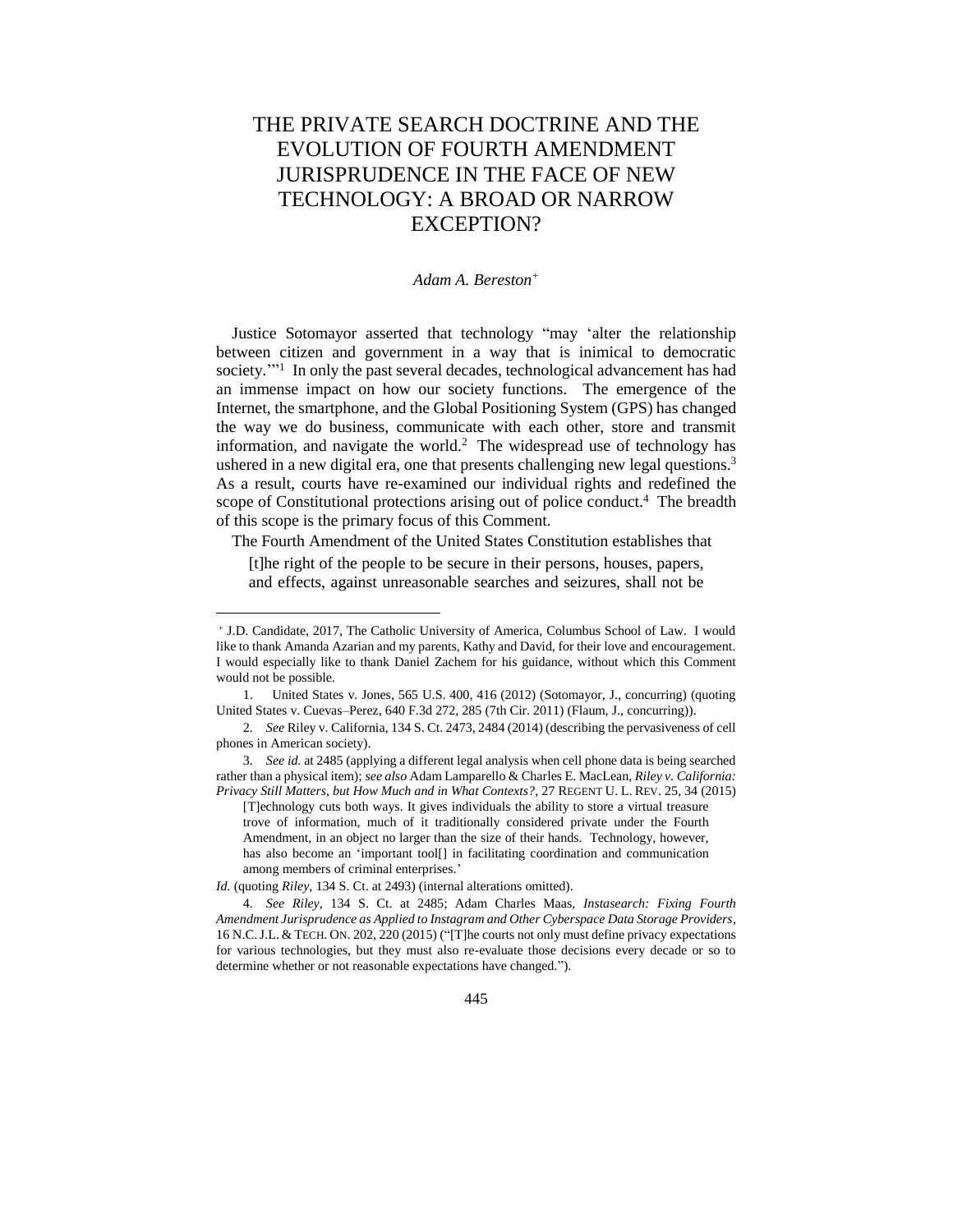violated, and no Warrants shall issue, but upon probable cause, supported by Oath or affirmation, and particularly describing the place to be searched, and the persons or things to be seized.<sup>5</sup>

The first step in a Fourth Amendment analysis requires determining whether or not the Fourth Amendment is even implicated.<sup>6</sup> In other words, has a "search" occurred within the meaning of the Fourth Amendment? The method for answering this question has changed over time, evolving from a common-law trespass theory to an approach that also focuses on the individual.<sup>7</sup>

Recently, courts have struggled to consistently determine when and how the Fourth Amendment applies to police searches of items that have already been searched by a private party.<sup>8</sup> The answer to this question is governed by the "private search" doctrine, which states that when a private (i.e., nongovernmental) party searches an item prior to the government's search of that same item, the Fourth Amendment is not implicated, so long as the government does not exceed the scope of the private search.<sup>9</sup>

8*. See* United States v. Sparks, 806 F.3d 1323, 1347 (11th Cir. 2015) (applying the "private search" doctrine, but finding that defendants did not have standing to contest a warrantless search because they had abandoned their cell phone); United States v. Lichtenberger, 786 F.3d 478, 480 (6th Cir. 2015) (applying the private search doctrine and finding an officer's search of a defendant's laptop computer to be unreasonable because the officer lacked "virtual certainty" regarding what he was going to see on the computer when he conducted the search); Rann v. Atchison, 689 F.3d 832, 838 (7th Cir. 2012) (applying the private search doctrine and finding no Fourth Amendment violation because the police were "substantially certain" their search of a defendant's digital media devices would uncover child pornography after those devices had been previously viewed by the defendant's wife and daughter); United States v. Runyan, 275 F.3d 449, 461–62 (5th Cir. 2001) (lamenting the lack of Supreme Court guidance regarding the scope of the private search doctrine and concluding that the police conduct in the case had violated the Fourth Amendment).

9*. Jacobsen*, 466 U.S. at 117. The Supreme Court has stated,

[i]t is well-settled that when an individual reveals private information to another, he assumes the risk that his confidant will reveal that information to the authorities, and if that occurs the Fourth Amendment does not prohibit governmental use of that information. Once frustration of the original expectation of privacy occurs, the Fourth Amendment does not prohibit governmental use of the now nonprivate information.

*Id.* A significant justification for the private search exception to the exclusionary rule is the expected *non*-deterrence of private searchers. While an officer would presumably refrain from conducting an illegal search because he knows any evidence he uncovers will eventually be excluded at trial, this same knowledge "purportedly has little effect on a private individual[] 'who is often motivated by reasons independent of a desire to secure criminal conviction and who seldom engages in searches upon a sufficiently regular basis to be affected by the exclusionary sanction.'" Monica R. Shah, Note, *The Case for a Statutory Suppression Remedy to Regulate Illegal Private Party Searches in Cyberspace*, 105 COLUM. L. REV. 250, 254–55 (2005) (quoting WAYNE R. LAFAVE, SEARCH AND SEIZURE: A TREATISE ON THE FOURTH AMENDMENT § 1.8(b), at 219–20

<sup>5.</sup> U.S. CONST. amend. IV.

<sup>6</sup>*. See, e.g.*, Ruhren v. Spittal, No. 1:15cv445 (AJT/JFA), 2015 WL 11112157, at \*3 (E.D. Va. May 14, 2015); *see also* United States v. Jacobsen, 466 U.S. 109, 113–16 (1984) (discussing the requirement of government action to constitute a "search" and "seizure" under the meaning of the Fourth Amendment).

<sup>7</sup>*. See infra* Section I.A.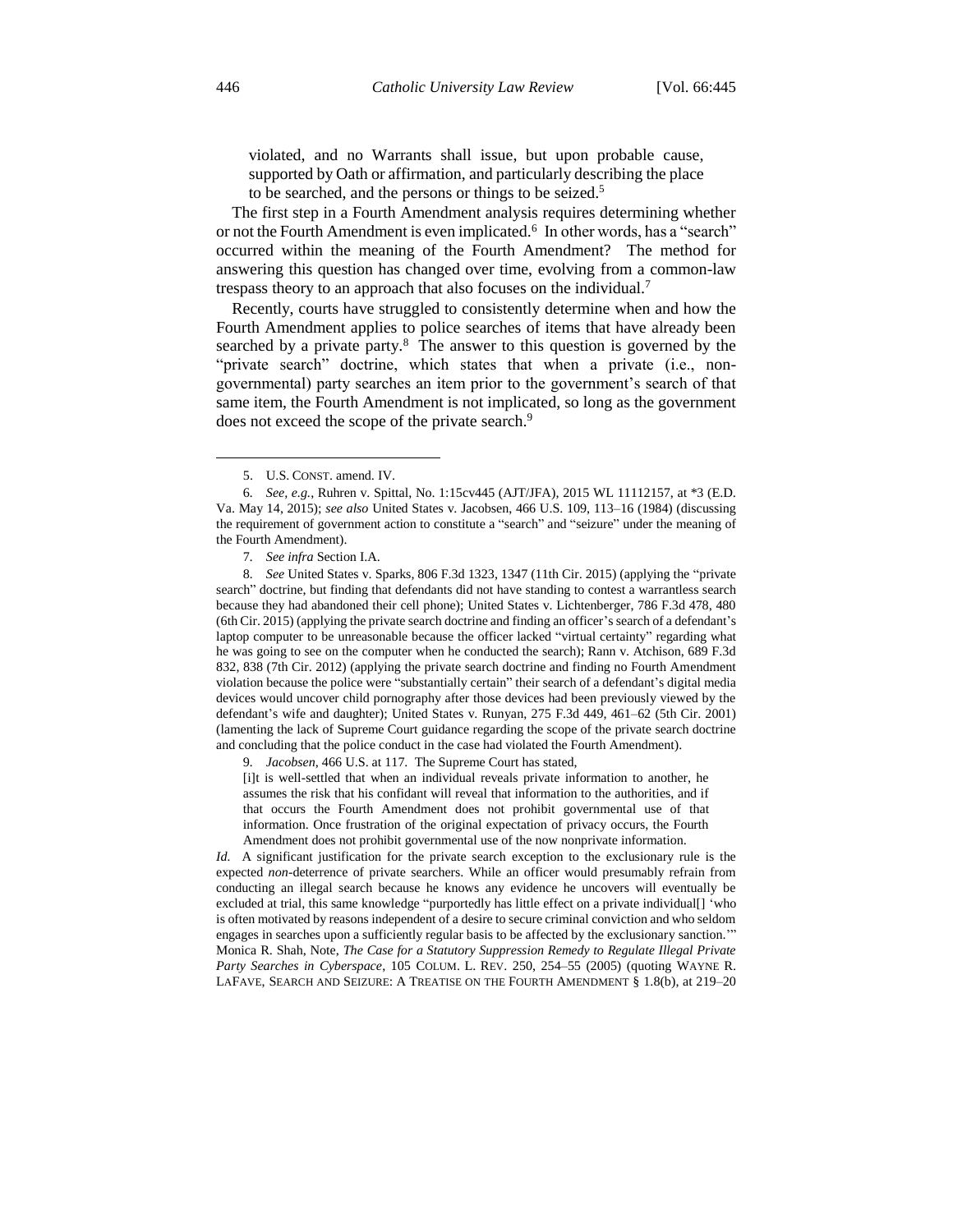$\overline{a}$ 

However, computers and other modern technological devices present a unique problem when applying the doctrine, given the sheer volume of information that these devices are capable of storing.<sup>10</sup> Several federal circuit courts have sought to address this issue, but their differing opinions have arguably created more uncertainty. These circuits are split over the scope of a permissible search, or in other words, how much of a device may be searched by the government after a search by a private party.<sup>11</sup> The Fifth and Seventh Circuits held that when a private party has searched only *part* of the entire device, the government may then search the *entire* device without implicating the Fourth Amendment.<sup>12</sup> On the other hand, the Sixth and Eleventh Circuits held that the government search is limited only to those individual files that were searched by the private party, and that anything exceeding the private search is unconstitutional absent a warrant.<sup>13</sup>

Given the lack of clarity for law enforcement regarding acceptable searches of computers, and for the public regarding the scope of their constitutional protections under the Fourth Amendment,<sup>14</sup> the Supreme Court should weigh in to resolve the circuit split. If it does, the Court should adopt the approach taken by the Fifth and Seventh Circuits, which would allow police to search the entire computer after a private party searches one or more individual files.<sup>15</sup>

Part I of this Comment introduces the Fourth Amendment as informed by its history and meaning at common law. It then traces the development of the Court's Fourth Amendment doctrine from an approach that focused primarily on an individual's property rights to one that is more concerned with an individual's personal rights. This Comment then briefly examines the privacy rights that are protected under the Fourth Amendment and the challenges that modern technology presents for those rights. Next, this Comment introduces the private search doctrine, examines how it applies to searches of physical items,

<sup>(3</sup>d ed. 1996)). Accordingly, when evidence is discovered as a result of a private party's search, the typically powerful deterrence rationale of the exclusionary rule is not invoked. Furthermore, alternative remedies against the illegal private party searcher make exclusion of the evidence less necessary. *Id.*

<sup>10</sup>*. See Lichtenberger*, 786 F.3d at 488; *see also* Priscilla Grantham Adams, *Fourth Amendment Applicability: Private Searches*, Univ. of Miss. Sch. of Law, NAT'L CTR. FOR JUSTICE & THE RULE OF LAW 8 (2008), http://www.olemiss.edu/depts/ncjrl/pdf/PrivateSearchDoctrine.pdf ("Whereas the analysis of a case in which the Government searches a shoe box following a private search of the same one would have no problem classifying the Government's search as mere replication, it becomes less clear when the object searched is a computer.").

<sup>11</sup>*. See supra* note 8 and accompanying text.

<sup>12</sup>*. Runyan*, 275 F.3d at 465 ("[P]olice do not exceed the scope of a prior private search when they examine particular items within a container that were not examined by the private searchers"); *Rann*, 689 F.3d at 836–37 (adopting the holding of the Fifth Circuit in *Runyan*).

<sup>13</sup>*. Sparks*, 806 F.3d at 1336 (ruling that an officer's warrantless search of a video "exceeded—not replicated—the breadth of the private search"); *Lichtenberger*, 786 F.3d at 488 (concluding that an officer's search must "stay within the scope of [the] initial private search").

<sup>14</sup>*. See supra* note 8 and accompanying text.

<sup>15</sup>*. Lichtenberger*, 786 F.3d at 465; *Rann*, 689 F.3d at 837.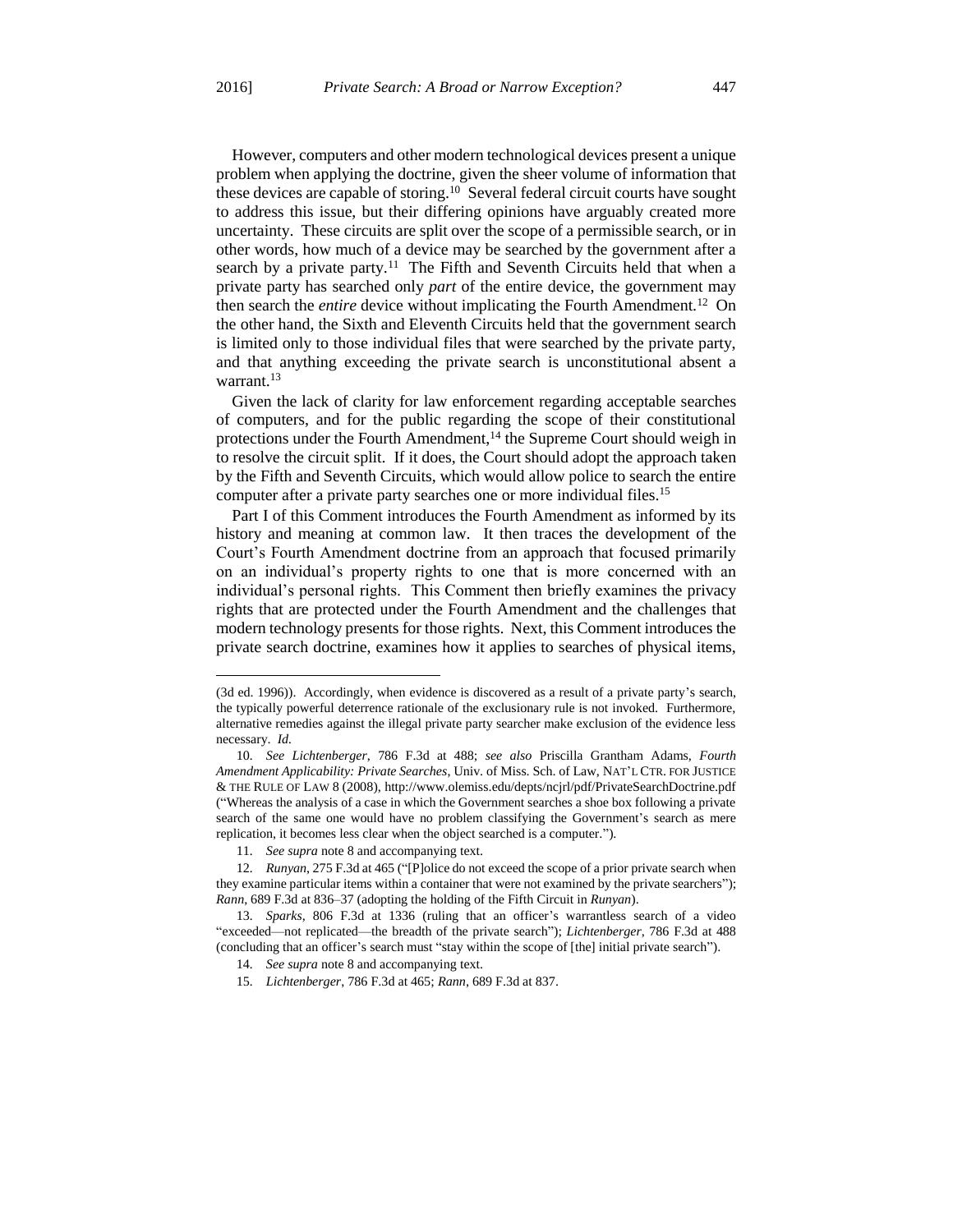and reviews the analysis used by courts to identify whether a police search violated the Fourth Amendment. Furthermore, this Comment describes the circuit split that exists between the Fifth and Seventh Circuits, which adopt the broad view, and the Sixth and Eleventh Circuits, which adopt the narrow view. Part II of this Comment analyzes the different results that are produced by each approach. Next, it discusses a problem that arises when the private party acts under direction of a government agent to conduct a subsequent search. In Part III, this Comment argues that, should the Supreme Court be faced with resolving this circuit split, it should adopt the broad view because it is more in line with the underlying principles of the private search doctrine and the Fourth Amendment.

# I. THE LEGAL HISTORY OF THE FOURTH AMENDMENT AND THE PRIVATE SEARCH DOCTRINE

# *A. The Evolution of the Fourth Amendment*

The Fourth Amendment is best understood through the lens of its propertybased common-law origin.<sup>16</sup> The Framers of the Bill of Rights were likely influenced by *Entick v. Carrington*, <sup>17</sup> a 1765 English decision in which the court emphasized that any invasion on private property is a trespass that must be justified in law—typically, a government-issued warrant provides such a justification. <sup>18</sup> Consequently, *Entick* informed the Supreme Court's initial approach to addressing Fourth Amendment issues, <sup>19</sup> which asked whether a

<sup>16</sup>*. See* United States v. Jones, 565 U.S. 400, 405 (2012) ("The text of the Fourth Amendment reflects its close connection to property, since otherwise it would have referred simply to 'the right of the people to be secure against unreasonable searches and seizures'; the phrase 'in their persons, houses, papers, and effects' would have been superfluous.").

<sup>17.</sup> Entick v. Carrington, 95 Eng. Rep. 807 (K.B. 1765). This decision has been referred to as "a monument of English freedom undoubtedly familiar to every American statesman at the time the Constitution was adopted, and considered to be the true and ultimate expression of constitutional law" with regard to search and seizure. *Jones*, 565 U.S. at 405.

<sup>18</sup>*. Entick*, 95 Eng. Rep. at 817; *see* Boyd v. United States, 116 U.S. 616, 627 (1886) ("[I]t is . . . incumbent upon the defendants to show the law by which this seizure is warranted. If that cannot be done, it is a trespass.").

<sup>19.</sup> The Supreme Court resurrected the *Entick* doctrine in the *Boyd* decision, reasoning, [t]he principles laid down in [*Entick*] affect the very essence of constitutional liberty and security. They reach further than the concrete form of the case then before the court, with its adventitious circumstances; they apply to all invasions on the part of the government and its employees of the sanctity of a man's home and the privacies of life.

*Boyd*, 116 U.S. at 630; *see* Richard G. Wilkins, *Defining the 'Reasonable Expectation of Privacy': An Emerging Tripartite Analysis*, 40 VAND. L. REV. 1077, 1083 (1987) ("*Entick* delineated the fundamental analysis that, even today, influences the outcome of a challenge to governmental authority to conduct a search: the essential inquiry balances public necessity with individual rights."); *see also* Orin S. Kerr, *The Fourth Amendment and New Technologies: Constitutional Myths and the Case for Caution*, 102 MICH. L. REV. 801, 809 (2004) (noting that modern Fourth Amendment doctrine is largely predicated on property law principles).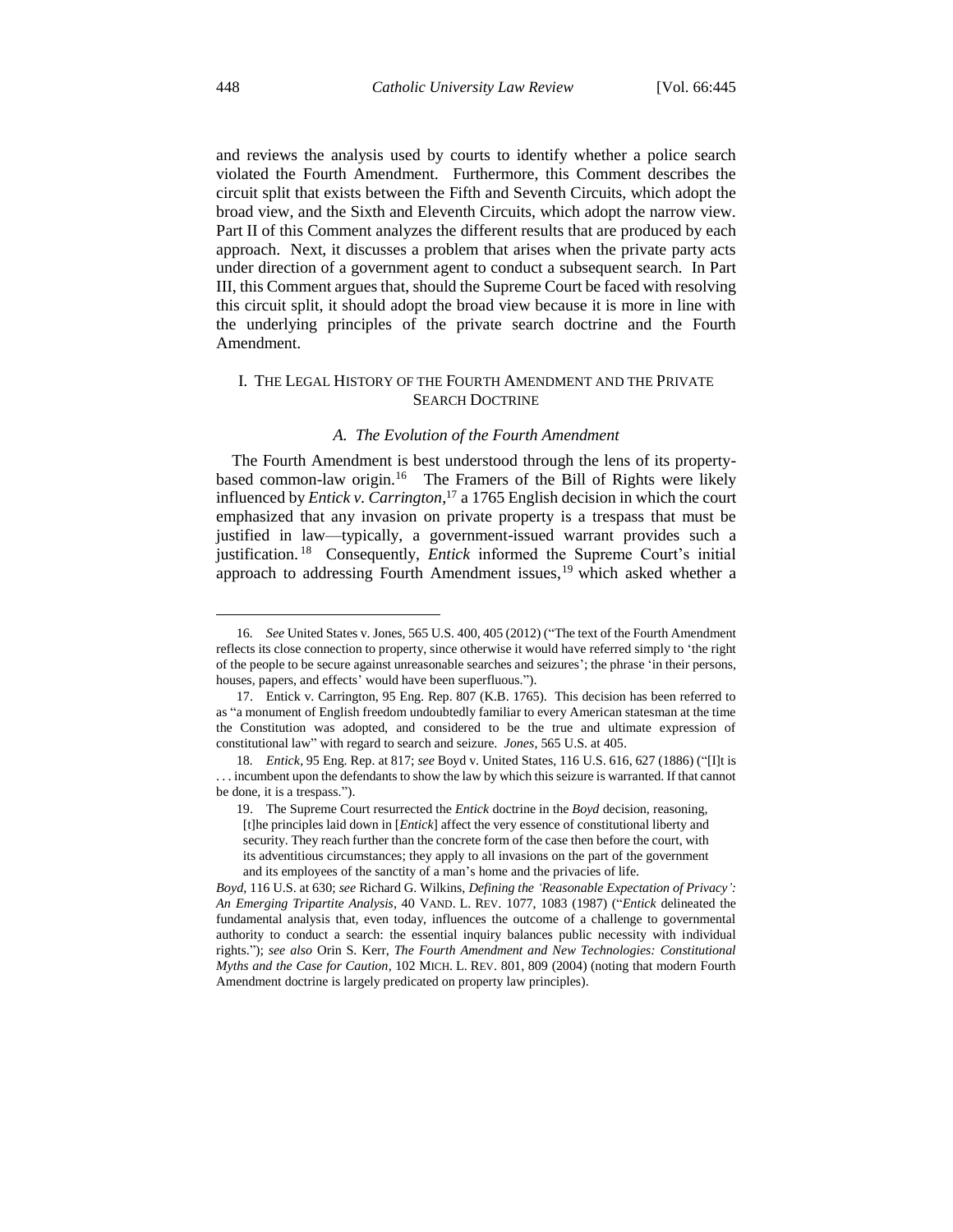physical intrusion on private property "would have been considered a 'search' within the meaning of the Fourth Amendment when it was adopted."<sup>20</sup>

The Court consistently applied this approach until the 1960s, when the Warren Court shifted the analysis from a primarily property-based approach to one which emphasized the protection of individual rights.<sup>21</sup> This shift was in response to technological advancements, which presented situations that could not possibly have existed at the time the Fourth Amendment was drafted. In *Katz v. United States*, <sup>22</sup> Charles Katz argued that a public telephone booth was a constitutionally protected area, and thus, that the evidence obtained by attaching a recording device to the exterior of the booth was an invasion of privacy.<sup>23</sup> Moreover, Katz asserted that there did not need to be physical penetration into a constitutionally protected area to constitute a search and seizure under the Fourth Amendment.<sup>24</sup> Although the Court ultimately ruled in Katz's favor, it rejected the narrow focus on "constitutionally protected areas" and the "right to privacy" as central concerns under the Fourth Amendment analysis, stating instead that the protections offered by the Fourth Amendment extend much further.<sup>25</sup>

Accordingly, in *Katz*, the requirement that the Fourth Amendment is only implicated when there is physical penetration by the government fell out of favor with the Court.<sup>26</sup> Instead, the Court added to this traditional common-law focus

<sup>20</sup>*. Jones*, 565 U.S. at 405 ("Consistent with [Entick] . . . , Fourth Amendment jurisprudence was tied to common-law trespass, at least until the latter half of the 20th century.").

<sup>21</sup>*. See* Katz v. United States, 389 U.S. 347, 351 (1967) ("[T]he Fourth Amendment protects people not places."); *see also* Samuel D. Warren & Louis D. Brandeis, *The Right to Privacy*, 4 HARV. L. REV. 193, 193 (1890) (discussing the evolution of common law protections of person and property); Thomas Y. Davies, *The Supreme Court Giveth and the Supreme Court Taketh Away: The Century of Fourth Amendment "Search and Seizure" Doctrine*, 100 J. CRIM. L. & CRIMINOLOGY 933, 985–91 (2010) (discussing the evolution of the Fourth Amendment during the Warren era of the Supreme Court); Richard S. Julie, *High-Tech Surveillance Tools and the Fourth Amendment: Reasonable Expectations of Privacy in the Technological Age*, 37 AM. CRIM. L. REV. 127, 129–30 (2000) (describing the shift from the trespass-based theory to a "reasonable expectation of privacy" test). For a discussion on privacy and property theory under the Fourth Amendment, *see* David Steinberg, Florida v. Jardines: *Privacy, Trespass, and the Fourth Amendment*, 23 TEMP. POL. & CIV. RTS. L. REV. 91, 97–101 (2013).

<sup>22.</sup> 389 U.S. 347 (1967).

<sup>23</sup>*. Id.* at 349.

<sup>24</sup>*. Id.* at 349–50.

<sup>25</sup>*. Id.* at 350–51.

<sup>[</sup>The Fourth] Amendment protects individual privacy against certain kinds of governmental intrusion, but its protections go further, and often have nothing to do with privacy at all. Other provisions of the Constitution protect personal privacy from other forms of governmental invasion. But the protection of a person's *general* right to privacy—his right to be let alone by other people—is, like the protection of his property and of his very life, left largely to the law of the individual States.

*Id.*

<sup>26</sup>*. See id.* at 352–53.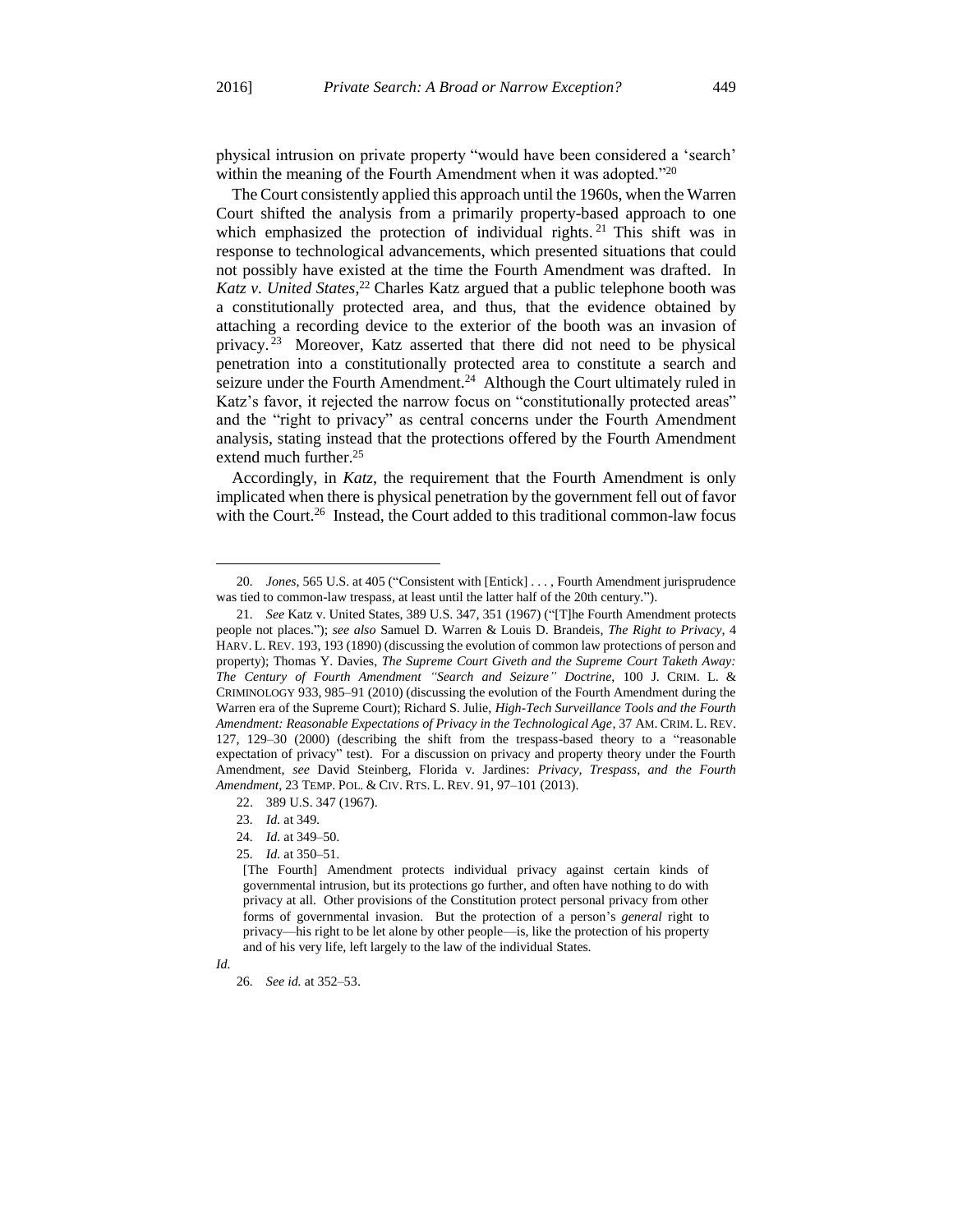on property by suggesting that what a person seeks to preserve as private may also be constitutionally protected, even in an area that is accessible to the public. <sup>27</sup> Justice Harlan, in his concurrence, fashioned a two-part test to determine whether a person has a reasonable expectation of privacy in the area searched by the government. $^{28}$  The test, which was subsequently adopted and applied by the Court in future cases, first asks whether the person exhibited an actual (subjective) expectation of privacy and, second, whether the expectation of privacy is one that society is prepared to recognize as reasonable.<sup>29</sup> In effect, the Court expanded the reach of Fourth Amendment protection, while still maintaining the warrant requirement.<sup>30</sup>

The conclusions reached by both the majority and Justice Harlan in *Katz* exemplified the evolution of Fourth Amendment jurisprudence in response to technological advancement. As new technology became available and the government began to use that technology to intrude into traditionally protected areas, the Court was forced to reconsider the parameters of a search under the Fourth Amendment and expand its Fourth Amendment analysis.<sup>31</sup>

The Court reached a similar result in the 2001 case of *Kyllo v. United States*. 32 In *Kyllo*, police officers used a thermal imager from the outside of the petitioner's home to detect radiation that the officers suspected was emanating from heat lamps used to grow marijuana inside the home.<sup>33</sup> In deciding this case, the Court acknowledged the relatively cloudy precedent governing the

#### *Id.* (internal citations and alterations omitted).

27*. Id.* at 351.

 $\overline{a}$ 

31*. See* Kyllo v. United States, 533 U.S. 27, 33–34 (2001) (finding that the advance of technology has the power to "shrink the realm of guaranteed privacy.").

32. 533 U.S. 27 (2001).

33. *Id.* at 29–30.

It is true that the absence of such penetration was at one time thought to foreclose further Fourth Amendment inquiry, for that Amendment was thought to limit only searches and seizures of tangible property. But the premise that property interests control the right of the Government to search and seize has been discredited. Thus . . . we have since departed from [this] narrow view. . . . We conclude that the underpinnings of [the cases invoking the "trespass" doctrine"] have been so eroded by our subsequent decisions that the "trespass" doctrine there enunciated can no longer be regarded as controlling.

<sup>28</sup>*. Id.* at 361.

<sup>29</sup>*. Id.*

<sup>30</sup>*. Id.* at 357 ("[T]he mandate of the Fourth Amendment requires adherence to judicial processes, and that searches conducted outside the judicial process, without prior approval by judge or magistrate, are *per se* unreasonable under the Fourth Amendment—subject only to a few specifically established and well-delineated exceptions.") (internal citations and alterations omitted).

*Katz* involved eavesdropping by means of an electronic listening device placed on the outside of a telephone booth—a location not within the catalog ('persons, houses, papers, and effects') that the Fourth Amendment protects against unreasonable searches. We held that the Fourth Amendment nonetheless protected Katz from the warrantless eavesdropping because he 'justifiably relied' upon the privacy of the telephone booth.

*Id.* at 32–33 (quoting *Katz*, 389 U.S. at 353).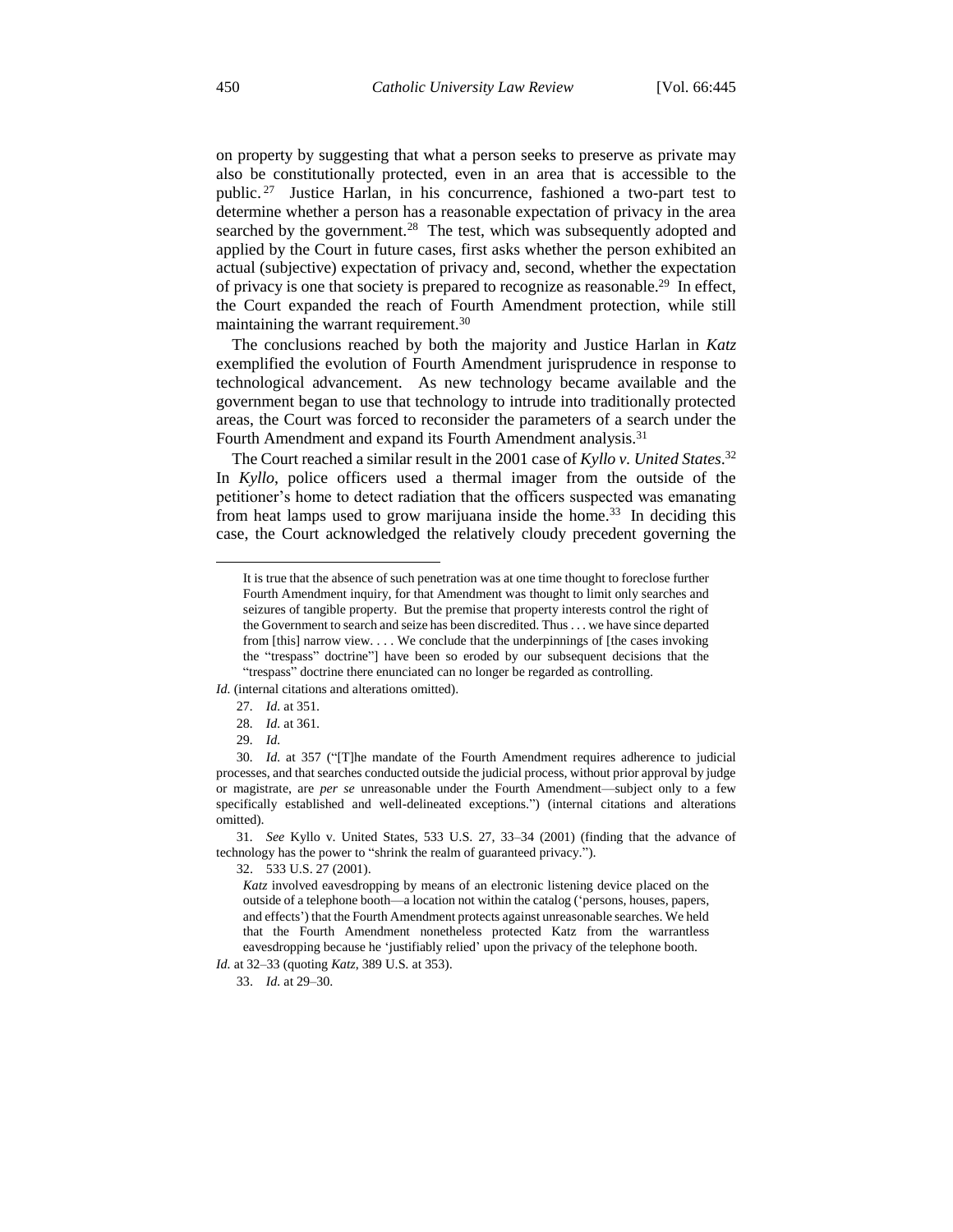issue of whether the use of this technology violated the Fourth Amendment's protection against unreasonable search and seizure.<sup>34</sup> Under the traditional common law trespassory approach, visual surveillance of the outside of a home would not be a search implicating the Fourth Amendment.<sup>35</sup> However, in order to uphold the principles of Fourth Amendment protections as they existed at the time of adoption, the Court held that the use of thermal imagery constituted a search even though there was no *physical* intrusion into a constitutionally protected area.<sup>36</sup> Extending the reasoning in *Katz*, the Court concluded that there is a minimal expectation of privacy in the home that society is prepared to recognize as reasonable.<sup>37</sup> Importantly, the Court observed, "[t]o withdraw protection of this minimum expectation would be to permit police technology to erode the privacy guaranteed by the Fourth Amendment."<sup>38</sup>

These cases illustrate the Court's willingness, and perhaps, the need, to expand the reach of Fourth Amendment protection to answer the constitutional questions posed by the advent of new technology.

#### *B. The Fourth Amendment and Privacy*

#### *1.* United States v. Jones

After years of addressing the minimum level of privacy under the *Katz* reasonable expectation of privacy test, the Court eventually returned its focus to the common law roots of the Fourth Amendment.<sup>39</sup> In the 2012 case *United* States v. Jones,<sup>40</sup> the Court considered whether the placement of a GPS tracking device on a defendant's vehicle constituted a search within the meaning of the Fourth Amendment at the time it was adopted. $41$  But instead of asking whether the defendant had a reasonable expectation of privacy in his vehicle's movements on the open road, $42$  the Court simply found that the government's installation of the GPS tracker constituted a physical intrusion upon the

<sup>34</sup>*. Id.* at 31 ("With few exceptions, the question whether a warrantless search of a home is reasonable and hence constitutional must be answered no. On the other hand, the antecedent question whether or not a Fourth Amendment "search" has occurred is not so simple under our precedent.") (internal citations omitted).

<sup>35</sup>*. Id.*; *see* Boyd v. United States, 116 U.S. 616, 628 (1886) ("[T]he eye cannot . . . be guilty of trespass."); *see also* Goldman v. United States, 316 U.S. 129, 134–36 (1942); Olmstead v. United States, 277 U.S. 438, 464–66 (1928) (holding that auditory intercepts of communication did not implicate the Fourth Amendment because no physical trespass occurred).

<sup>36</sup>*. Kyllo*, 533 U.S. at 34–35.

<sup>37</sup>*. Id.* at 34.

<sup>38</sup>*. Id.*

<sup>39</sup>*. See* United States v. Jones, 565 U.S. 400, 406 (2012) (declining to apply the *Katz* reasonable expectation of privacy test and reviving the trespass-based approach to Fourth Amendment search questions).

<sup>40.</sup> 565 U.S. 400.

<sup>41</sup>*. Id.* at 402.

<sup>42</sup>*. Id.* at 406.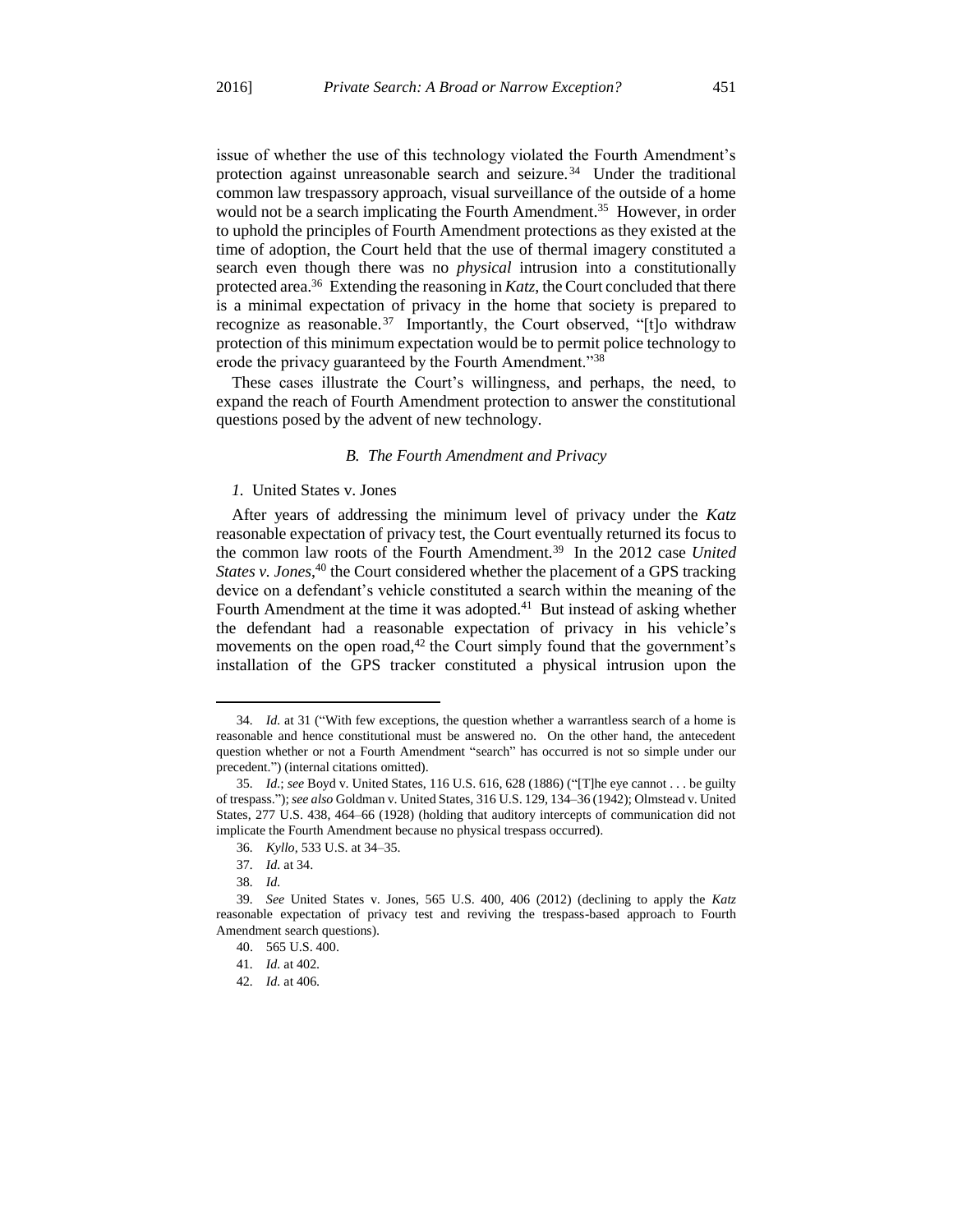defendant's property, and thus, the government's conduct was an unconstitutional search.<sup>43</sup> To support its conclusion, the Court reasoned that the *Katz*reasonable expectation of privacy test was merely "added to, not substituted for, the common-law trespassory test."<sup>44</sup> In other words, it found that a Fourth Amendment search can occur when the government physically intrudes upon a constitutionally protected interest with the object of securing evidence, even if a defendant would not have a reasonable expectation of privacy in that interest.<sup>45</sup> Despite the Court's groundbreaking revival of the trespass doctrine in *Jones*, the Court was not finished there, as the advent of new technology forced the Court to refine its Fourth Amendment jurisprudence even further.

#### *2.* Riley v. California

In *Riley v. California*, <sup>46</sup> the Court dealt with a challenge to the admissibility of evidence obtained through a warrantless search of a defendant's cell phone.<sup>47</sup> Concerned about the volume and intrusive nature of information available on cell phones,<sup>48</sup> the Court reasoned that "[m]odern cell phones, as a category, implicate privacy concerns far beyond those implicated by the search of [physical items like] a cigarette pack, a wallet, or a purse."<sup>49</sup> When considering whether an exception to the warrant requirement applied, the Court discussed a balancing test in which it considers "the degree to which [the search] intrudes upon an individual's privacy, and . . . the degree to which it is needed to promote a legitimate government interest."<sup>50</sup> The Court analyzed the various assertions by the government regarding the scope of a warrantless search of a cell phone, observing the key differences between a cell phone and ordinary physical

<sup>43</sup>*. Id.* at 404–05.

<sup>44</sup>*. Id.* at 409; *see also* Florida v. Jardines, 133 S. Ct. 1409, 1414 (2013) (quoting United States v. Knotts, 460 U.S. 276, 286 (1983)) (Brennan, J., concurring) ("[T]hough *Katz* may add to the baseline, it does not subtract anything from the Amendment's protections 'when the Government *does* engage in [a] physical intrusion of a constitutionally protected area.'").

<sup>45.</sup> 565 U.S. at 407–08. On occasion, the Court has found that certain areas are not constitutionally protected, and thus, that government intrusion into those areas would not constitute a search. *See Jardines*, 133 S. Ct. at 1414 (finding that the "curtilage" of a home is a constitutionally protected area); *but see* Oliver v. United States, 466 U.S. 170, 180–81 (1984) (finding that open fields, or the land not immediately surrounding a home, are not constitutionally protected).

<sup>46.</sup> 134 S. Ct. 2473 (2014).

<sup>47</sup>*. Id.* at 2481.

<sup>48</sup>*. Id.* at 2478 ("[c]ell phones differ in both a quantitative and qualitative sense from other items that might be carried on an arrestee's person . . . cell phones can store millions of pages of text, thousands of pictures, or hundreds of videos."); *see also id.* at 2488 ("The United States asserts that a search of all data stored on a cell phone is 'materially indistinguishable' from searches of these sorts of physical items. That is like saying a ride on horseback is materially indistinguishable from a flight to the moon. Both are ways of getting from point A to point B, but little else justifies lumping them together.").

<sup>49</sup>*. Id.* at 2488–89.

<sup>50</sup>*. Id.* at 2484 (quoting Wyoming v. Houghton, 526 U.S. 295, 300 (1999)).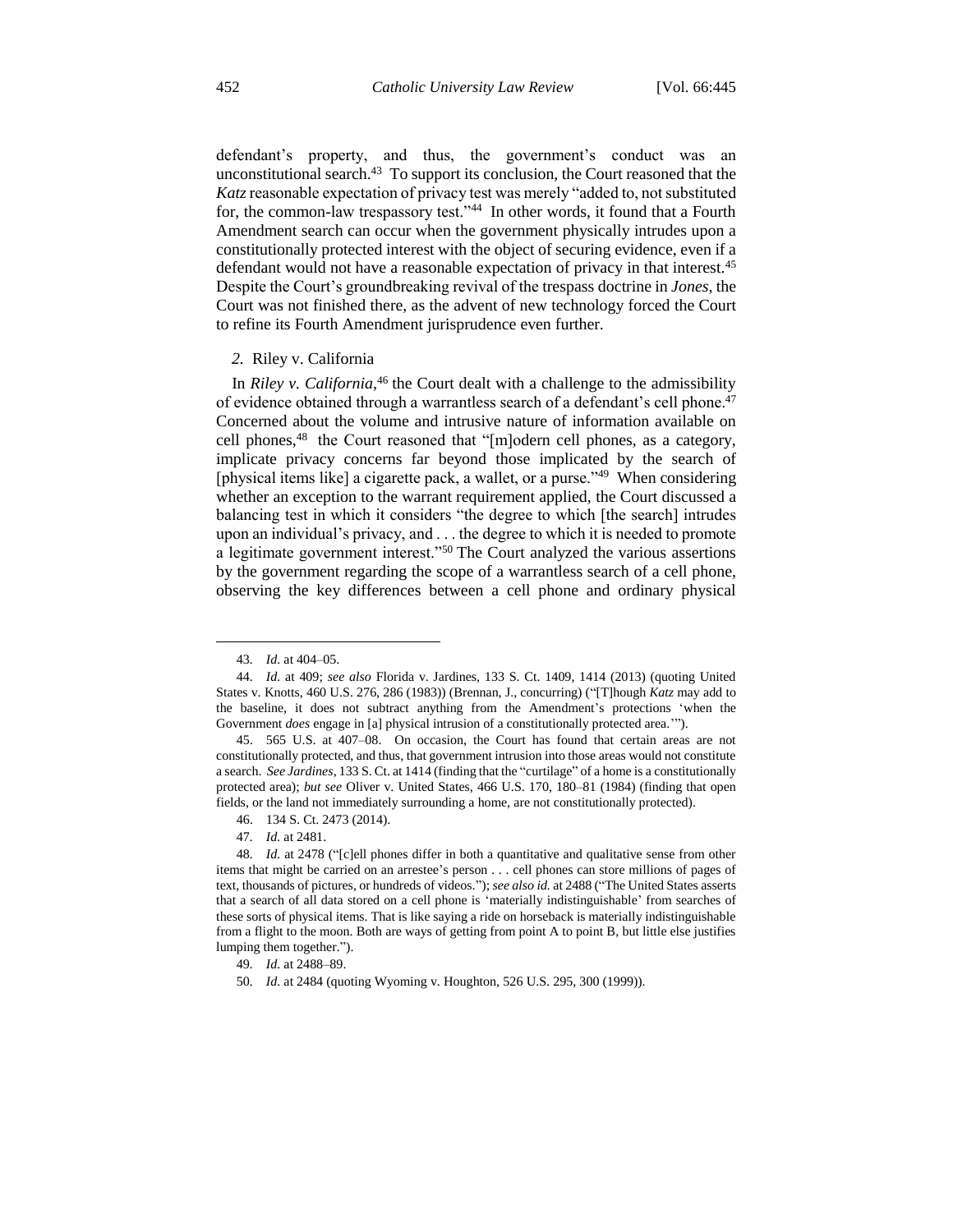items.<sup>51</sup> The Court, however, declined to extend an exception to the warrant requirement to cell phones as it has done to ordinary physical items because cell phones "differ in both a quantitative and qualitative sense" such that the privacy intrusion outweighs the promotion of government interests.<sup>52</sup>

The *Riley* decision sheds light on how the Court is likely to interpret the Fourth Amendment in future cases involving warrantless searches of digital information.<sup>53</sup> As cell phones contain "the privacies of life," and given the Court's willingness to allow warrantless searches of cell phones only under exigent circumstances and on a case-by-case basis, it is reasonable to predict that the scope of a warrantless search of a digital device will be interpreted narrowly.<sup>54</sup> However, it is worth observing that the Court analyzed the issue of police searches of cell phones in the context of a search incident to arrest only.<sup>55</sup> Thus, it is unclear whether the Court would retreat from this position when the cell phone search occurs in a different context by a private party.

### *C. The Private Search Doctrine*

The principal question that follows from this discussion is: what about when the information has been previously disclosed to a third party? In *United States v. Jacobsen*, the Court answered this by devising the private search doctrine, which holds that the Fourth Amendment is not implicated when the government subsequently searches an item that was previously searched by a private party.<sup>56</sup> The caveat to this doctrine is that the government may not exceed the scope of the search conducted by the private party without implicating the Fourth Amendment.<sup>57</sup> The reach of this scope, however, is the subject of a current circuit split.

The two approaches taken by the circuits are referred to as the "broad approach" and the "narrow approach." The broad approach, as adopted by the Fifth and Seventh Circuits, states that when a party searches any part of a single

<sup>51</sup>*. Id.* at 2489. ("The term 'cell phone' is itself misleading shorthand; many of these devices are in fact minicomputers that also happen to have the capacity to be used as a telephone").

<sup>52</sup>*. Id.* at 2493.

<sup>53</sup>*. See id.* at 2495.

The fact that technology now allows an individual to carry such information in his hand does not make the information any less worthy of the protection for which the Founders fought. Our answer to the question of what police must do before searching a cell phone seized incident to an arrest is accordingly simple—get a warrant.

*Id.*

<sup>54</sup>*. See id.*; *see also* Mark Wilson, *Preparing for Another Computer Search Case at SCOTUS*, FINDLAW (May 26, 2015, 12:01 PM), http://blogs.findlaw.com/technologist/2015/05/ ("Thanks to Riley, all of our old case law about searching physical containers is shifting in the circuit courts of appeal when it comes to computers.").

<sup>55</sup>*. Riley*, 134 S. Ct. at 2485.

<sup>56</sup>*. See* United States v. Jacobsen, 466 U.S. 109, 115–17 (1984); United States v. Lichtenberger, 786 F.3d 478, 481–83 (6th Cir. 2015).

<sup>57</sup>*. Jacobsen*, 466 U.S. at 115–17.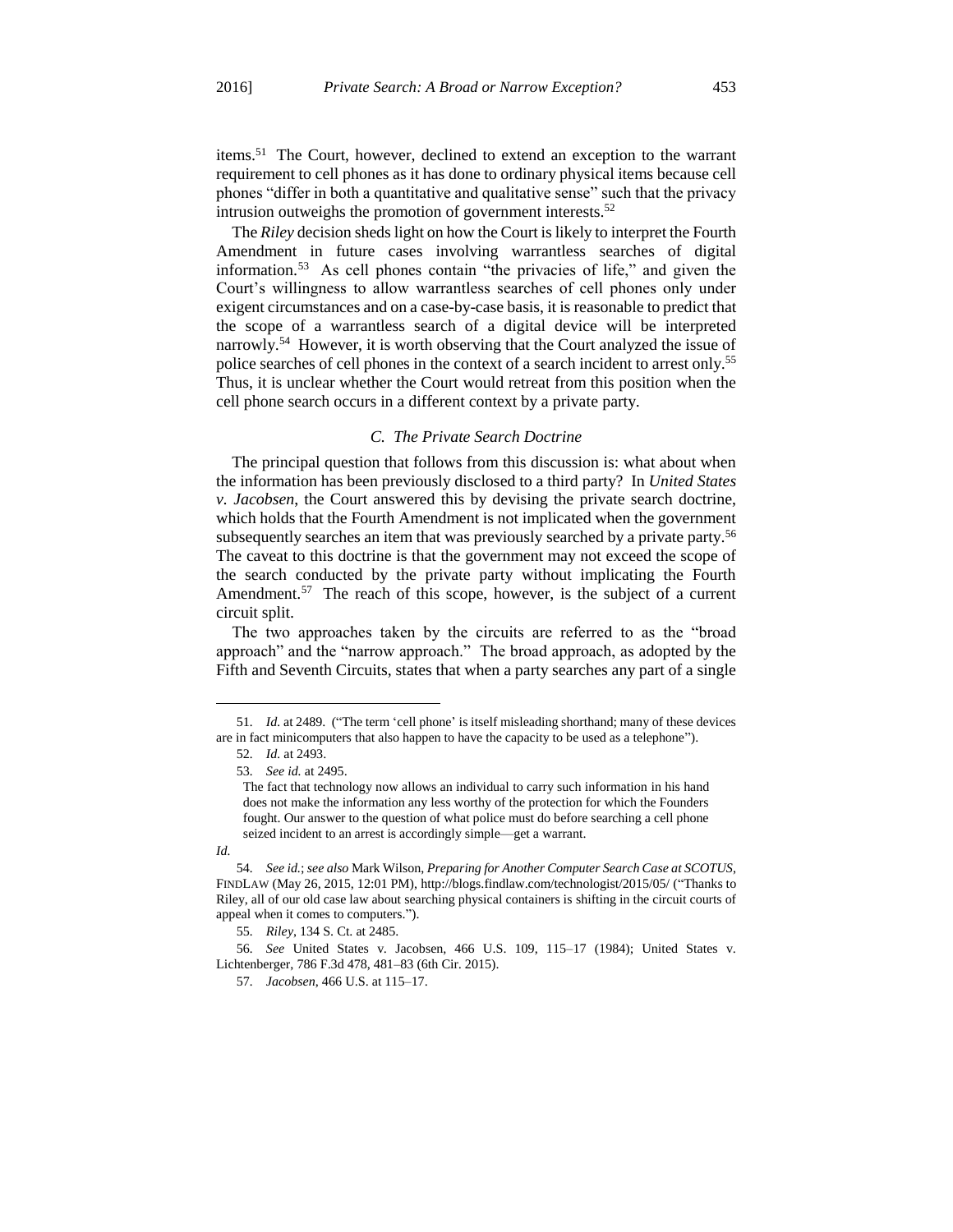unit, the privacy interests in the entire unit are frustrated, and thus, the unit may be searched in its entirety without implicating the Fourth Amendment.<sup>58</sup> The narrow approach, as adopted by the Sixth and Eleventh Circuits, states that when a party searches a part of the unit, only the privacy interests in those items viewed by the private party are frustrated, and the scope of any subsequent warrantless search must be limited accordingly.<sup>59</sup>

To understand how the Court applies the private search doctrine, it is helpful to first examine cases involving other physical items not including data files or technology. In the 1998 Fifth Circuit decision in *United States v. Paige*, <sup>60</sup> the court sought to answer the question of whether a private-party search of an attic was sufficient to render a subsequent warrantless police search of that attic valid under the Fourth Amendment.<sup>61</sup> In *Paige*, marijuana was discovered in the attic while home improvement contractors were repairing a roof.<sup>62</sup> The *Paige* court applied a two-part test to determine whether the search by the private party—the contractors in this case—implicated the Fourth Amendment.<sup>63</sup> The test was whether "the government knew of or acquiesced in the intrusive conduct of [the contractors], and [whether the contractors] intended to assist law enforcement efforts in conducting their search," therefore implicating the Fourth Amendment.<sup>64</sup> Having found that the search by the contractors did not implicate the Fourth Amendment, the court turned to the question of whether the subsequent search by the police officer implicated the Fourth Amendment by exceeding the scope of the original search by the contractors.<sup>65</sup>

To make this determination, the court considered whether the initial intrusion by the private party was reasonably foreseeable.<sup>66</sup> If so, and the subsequent police intrusion did not exceed the scope of the intrusion by the private party, the Fourth Amendment would not be implicated. $67$  However, if the private intrusion was not reasonably foreseeable, the subsequent police intrusion would

<sup>58.</sup> United States v. Runyan, 275 F.3d 449, 463–65 (5th Cir. 2001); Rann v. Atchison, 689 F.3d 832, 837 (7th Cir. 2012); *see also*, United States v. Odoni, 782 F.3d 1226, 1238–39 (11th Cir. 2015) (finding that once a private party searches an object, the government does not violate the Fourth Amendment by replicating the same search); United States v. Paige, 136 F.3d 1012, 1020 (5th Cir. 1998) (finding that once a private party infringes upon a person's expectation of privacy, no search occurs within the meaning of the Fourth Amendment if a police officer searches that same area).

<sup>59.</sup> United States v. Sparks, 806 F.3d 1323, 1336 (11th Cir. 2015); *Lichtenberger*, 786 F.3d at 489.

<sup>60.</sup> 136 F.3d 1012 (5th Cir. 1998).

<sup>61</sup>*. Id.* at 1014.

<sup>62</sup>*. Id.* at 1015–16.

<sup>63</sup>*. Id.* at 1017.

<sup>64</sup>*. Id.* at 1017–18.

<sup>65</sup>*. Id.* at 1018–19.

<sup>66</sup>*. Id.* at 1020.

<sup>67</sup>*. Id.*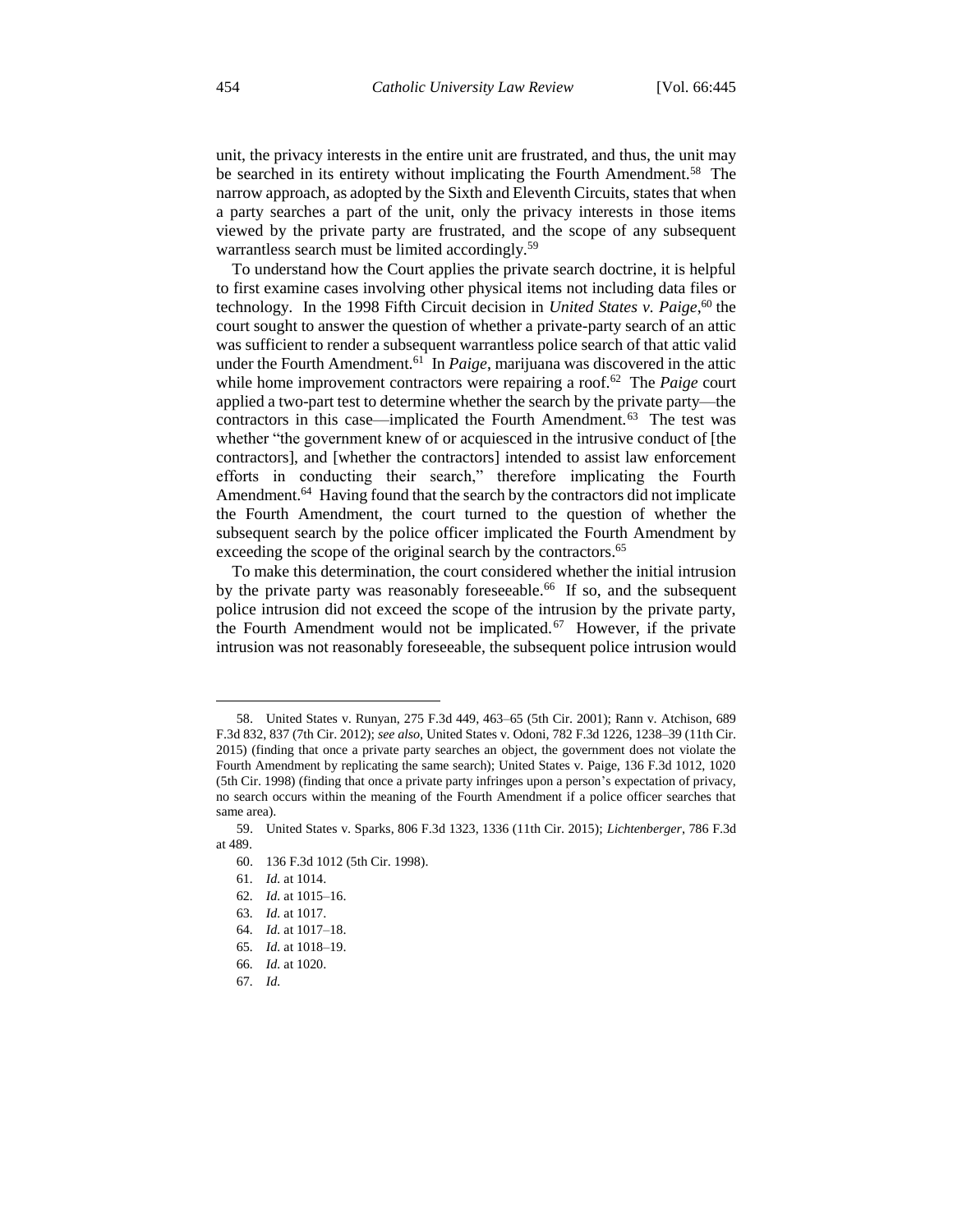implicate the Fourth Amendment.<sup>68</sup>

The court found that the intrusion into the attic by home improvement contractors while repairing a roof was reasonably foreseeable and held that the subsequent police intrusion was not a "search" within the meaning of the Fourth Amendment.<sup>69</sup> The appellant no longer possessed a reasonable expectation of privacy in the area searched by police because the privacy interest had already been frustrated by the initial private-party search.<sup>70</sup>

Similarly, in the Fifth Circuit case *United States v. Oliver*, <sup>71</sup> police obtained a cardboard box that contained documents, credit cards, and a laptop, belonging to the defendant, that was first searched by the defendant's girlfriend before turning it over to police.<sup>72</sup> The police subsequently searched the contents of the box within the scope of the prior search by the defendant's girlfriend.<sup>73</sup> Relying on *Paige*, the court held that it was reasonably foreseeable for the defendant's girlfriend to search the box, and thus, the Fourth Amendment was not implicated by the subsequent police search.<sup>74</sup> Moreover, the court held that the government's search of the contents of a notebook in the box did not implicate the Fourth Amendment, even though the defendant's girlfriend had not previously performed such a search.<sup>75</sup> The court stated that the contents of the notebook were obvious and therefore did not exceed the scope of the privateparty search because both the front cover and a loose piece of paper protruding from the notebook revealed information regarding the defendant's illegal activity.<sup>76</sup>

In the Eleventh Circuit case of *United States v. Odoni*, <sup>77</sup> the co-defendants were convicted for their involvement in two investment-fraud schemes.<sup>78</sup> Upon

<sup>68</sup>*. Id.*

<sup>69</sup>*. Id.* at 1021 ("In the instant case, both Paige's conduct and the circumstances of the situation created a risk of intrusion into his garage's attic that was reasonably foreseeable. . . . Accidents of this type, related to the task at hand and arising contemporaneously therewith, are reasonably expected to occur.").

<sup>70</sup>*. Id.* This, however, does not end the inquiry. Although there was no longer an expectation of privacy in the marijuana, the defendant still maintained a possessory interest. As such, the subsequent seizure of the marijuana had to be justified by a warrant or exception. In *Paige*, the court held that the warrantless seizure was justified under the plain view doctrine and thus, upheld the appellant's conviction. *Id.* at 1023–24.

<sup>71.</sup> 630 F.3d 397 (5th Cir. 2011).

<sup>72</sup>*. Id.* at 402–03.

<sup>73</sup>*. Id.* at 403. At the time, the police were unaware of the prior private search. *Id.* The court rejected the significance of this point, stating "it is the private search itself, and not the authorities' learning of such search, that renders a police officer's subsequent warrantless search permissible." *Id.* at 407.

<sup>74</sup>*. Id.* at 407.

<sup>75</sup>*. Id.* at 408.

<sup>76</sup>*. Id.*

<sup>77.</sup> 782 F.3d 1226 (11th Cir. 2015).

<sup>78</sup>*. Id.* at 1229.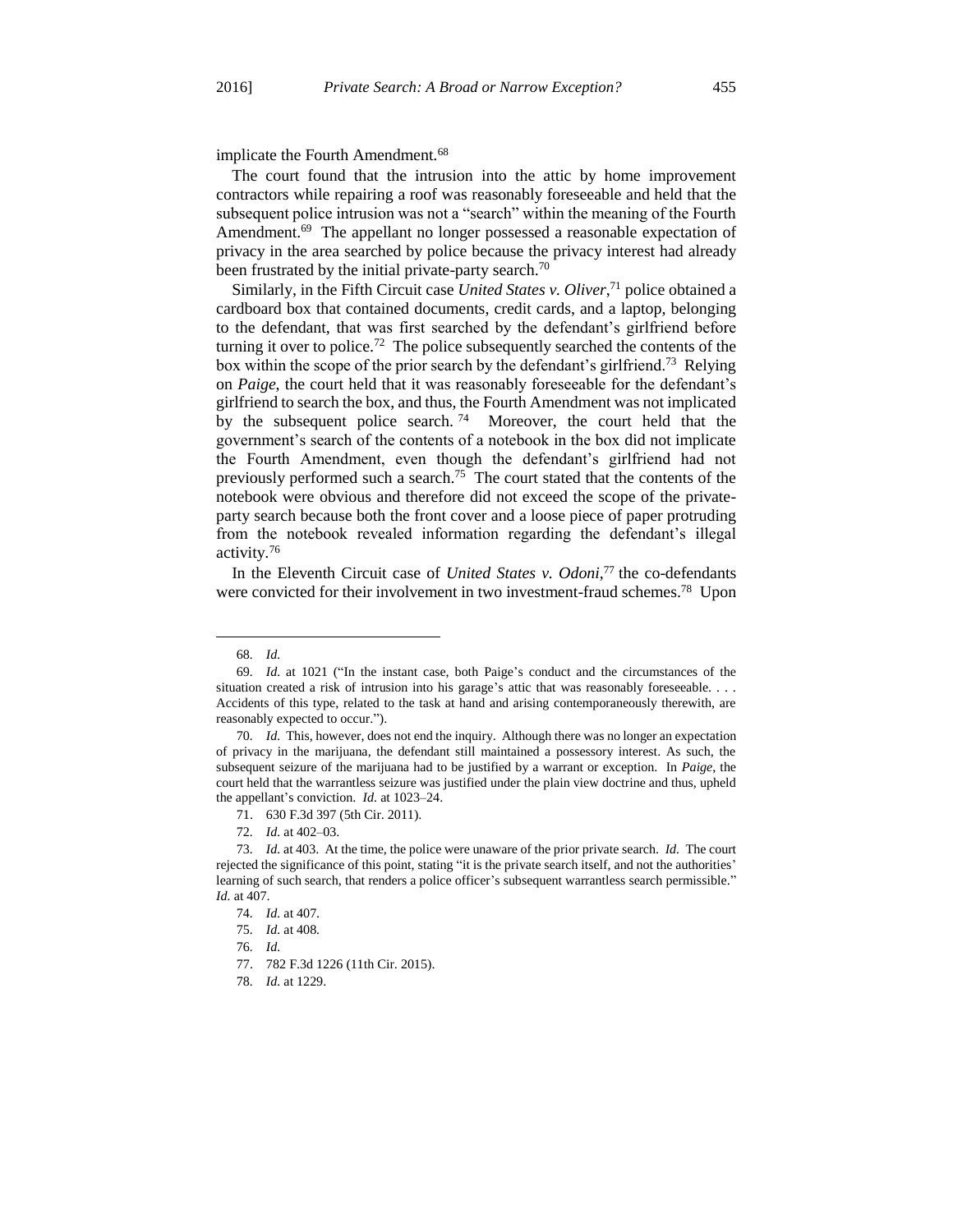his arrest at a London airport, co-defendant Paul Gunter's two mobile phones, laptop computer, and thumb drive were seized, among other things.<sup>79</sup>

After being copied by an IT Forensic Investigator, these items were first turned over to the City of London Police, before making their way into the hands of U.S. officials.<sup>80</sup> The data files were then reviewed without a search warrant.<sup>81</sup> Gunter moved to suppress evidence from the seized items, arguing that "the Fourth Amendment required the U.S. agents to obtain a warrant before searching his electronic data files, even if the files were lawfully seized in the United Kingdom and provided to U.S. officials by British authorities."<sup>82</sup>

The court first asked whether Gunter had an "objectively reasonable expectation of privacy in the data files when U.S. agents examined them."83 Citing the Supreme Court's decision in *Jacobsen*, the court noted that a person no longer has a reasonable expectation of privacy after a third party has searched the object.<sup>84</sup> Relying on this reasoning, the court opined that Gunter did not have a reasonable expectation of privacy in his data files as the U.S. agents that searched them did not learn anything that had not previously been learned through the search by the British officials.<sup>85</sup> It is also important to note that there was no evidence in the record that the search by the British authorities was conducted under the direction of U.S. officials.<sup>86</sup>

 $\overline{a}$ 

84*. Id.* at 1238 (reasoning that foreign government agents are akin to private parties under the private search doctrine).

85*. Id.* The court identified a distinction between the case at hand and *Jacobsen*. Specifically, in *Jacobsen*, the previous search was conducted by a private party, rather than a foreign official. However, the court concluded that the reasoning in *Jacobsen* applied in both instances, explaining that "the Fourth Amendment generally does not apply to the actions of foreign officials enforcing foreign law in a foreign country," and the key to the private search analysis is whether an otherwise reasonable expectation of privacy has been extinguished by a prior search. *Id.* at 1238–39.

Although the third party who conducted the prior search in *Jacobsen* was a private actor, the reasoning in *Jacobsen* applies with equal force when the third party who conducts the prior search is a foreign governmental official. . . . [I]n both cases, an entity other than a U.S. state or federal agent or official has already examined the object and its contents and therefore eliminated the individual's reasonable expectation of privacy in the contents.

86*. See id.* at 1238–39. Had the U.S. officials directed the action of British authorities, the Fourth Amendment may have been implicated under an agency theory. *See infra* Section II.B.

<sup>79</sup>*. Id.* at 1236.

<sup>80</sup>*. Id.*

<sup>81</sup>*. Id.*

<sup>82</sup>*. Id.* at 1237.

<sup>83</sup>*. Id.* at 1238. The court analyzed the search and seizure separately, recognizing that they "implicate two distinct interests." *See id.* at 1237–38 (differentiating the privacy interest implicated by the search from the possessory interest implicated by the seizure and explaining that a court "must analyze the search and the seizure separately, keeping in mind that the fact that police have lawfully come into possession of an item does not necessarily mean they are entitled to search that item without a warrant").

*Id.* at 1238–39.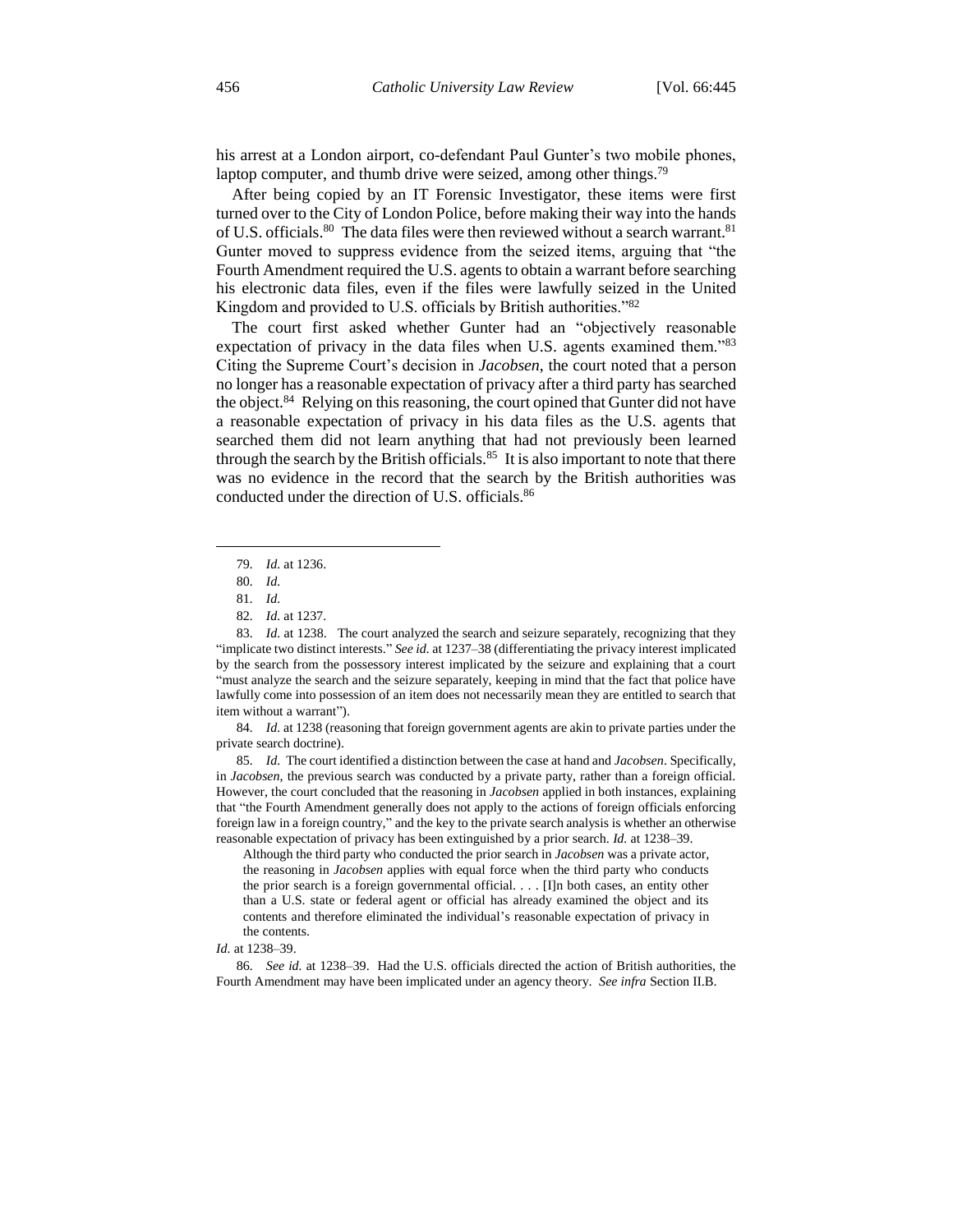# *D. Circuit Courts Split Over the Application of the Private Search Doctrine to Technology*

#### *1. Broad View*

In *United States v. Runyan*, the Fifth Circuit adopted the broad approach when it applied the private search doctrine to data files.<sup>87</sup> In *Runyan*, while searching through the defendant's property to find her belongings, the defendant's ex-wife stumbled upon a black duffel bag that contained pornography, compact and computer disks, a camera with film, and Polaroid pictures, among other things.<sup>88</sup> Another search revealed a desktop computer, floppy disks, compact disks, and several ZIP drives.<sup>89</sup> The defendant's ex-wife opened about twenty compact disks and floppy disks, but did not view anything on the ZIP drives.<sup>90</sup> After determining that they contained child pornography, the ex-wife turned over many of these items to the police.<sup>91</sup> Officers subsequently examined several of the images stored on the containers they were given, including images from the ZIP disks that had not been previously viewed by the ex-wife.<sup>92</sup>

After being convicted of several child pornography-related charges, the defendant appealed, arguing that the pre-warrant evidence viewed by the police should have been suppressed because the police had exceeded the scope of the prior private-party search.<sup>93</sup> Determining that the defendant had a reasonable expectation of privacy in the evidence at issue,  $94$  a panel of Fifth Circuit judges held that a "search" for the purposes of the Fourth Amendment does not occur when police view an item that was previously searched by a private party, so long as the police do not exceed the scope of the private search.<sup>95</sup>

Thus, the essential questions in this case were twofold: whether the police exceeded the scope of the prior private-party search by the ex-wife (1) when they examined previously unsearched disks; and (2) when they examined more images on the individual disks than the private party.<sup>96</sup> The court acknowledged

 $\overline{a}$ 

95*. Id.* ("[A] police view subsequent to a search conducted by private citizens does not constitute a 'search' within the meaning of the Fourth Amendment so long as the view is confined to the scope and product of the initial search.") (quoting United States v. Bomengo, 580 F.2d 173, 175 (5th Cir. 1978)).

96*. Id.* at 460.

<sup>87.</sup> 275 F.3d 449, 465 (5th Cir. 2001).

<sup>88</sup>*. Id.* at 453.

<sup>89</sup>*. Id.*

<sup>90</sup>*. Id.*

<sup>91</sup>*. Id.*

<sup>92</sup>*. Id.* at 454.

<sup>93</sup>*. Id.* at 455, 460.

<sup>94</sup>*. See id.* at 458. The court noted the following factors as being dispositive: "whether Runyan had a possessory interest in the personal property searched, whether he exhibited a subjective expectation of privacy in that personal property, and whether he took normal precautions to maintain that expectation of privacy." *Id.*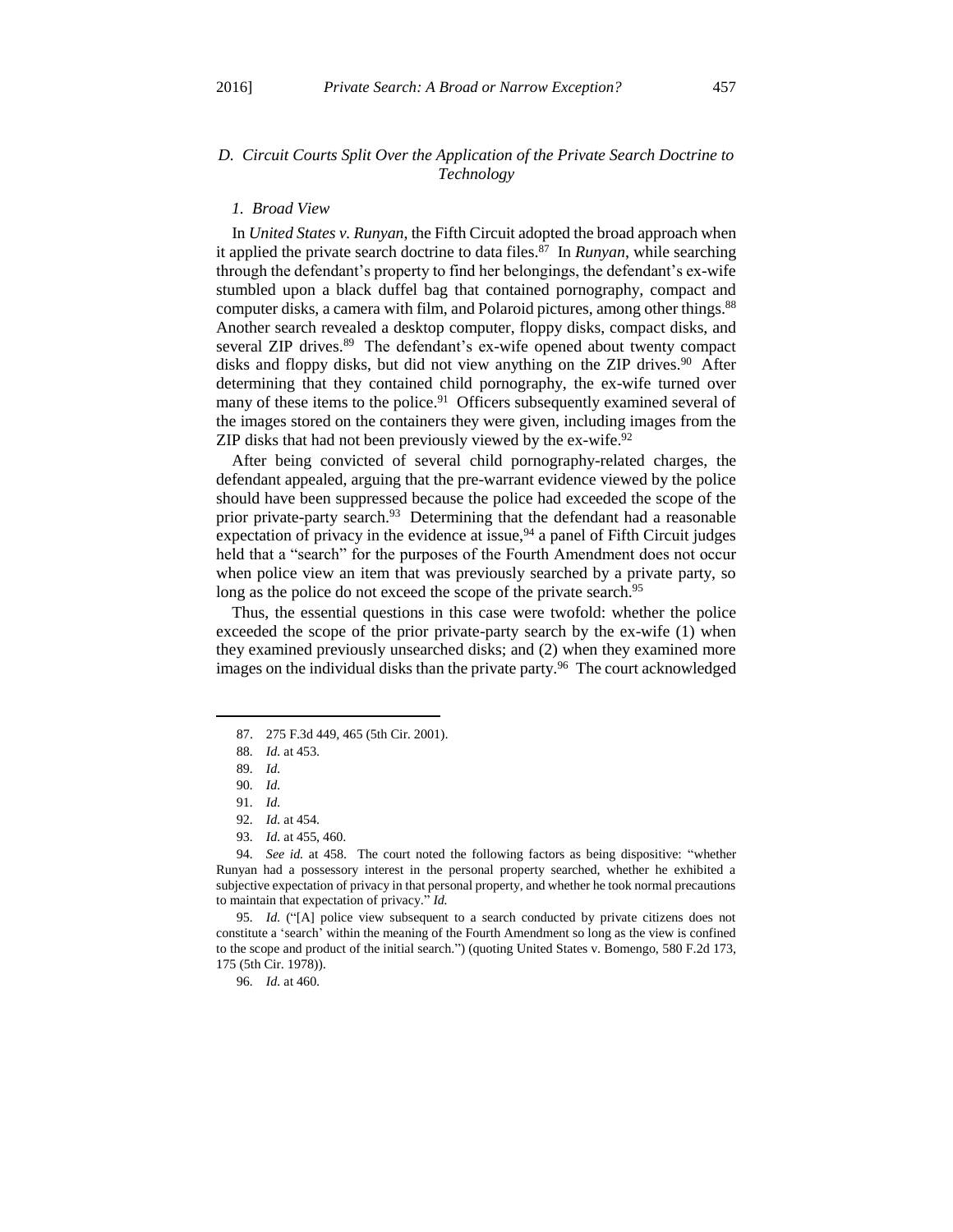that under *Jacobsen*, the proper inquiry was "whether the government learned something from the police search that it could not have learned from the private searcher's testimony and, if so, whether the defendant had a legitimate expectation of privacy in that information."<sup>97</sup> However, the court recognized that there was not much existing precedent available to determine how the inquiry applies when determining whether a police search exceeds the scope of a private-party search.<sup>98</sup>

Regarding the first question, the court determined that where a private party has previously opened some containers but not others, the government's search of an unopened container would exceed the scope of the private search, unless the government searcher was virtually, or "substantially," certain of what she would find inside.<sup>99</sup> The "virtual certainty" requirement is met when a police officer has a degree of certainty equivalent to seeing the contraband in "plain view." <sup>100</sup> In other words, if a container's outward appearance leads an officer to infer that contraband is contained therein with such certainty that it is as if the contraband is essentially out in the open (*i.e.*, in plain view), the officer may search the container without a warrant.<sup>101</sup> The court determined that this rule best captured the doctrine laid out by the Supreme Court in *Jacobsen*. 102 As such, the warrantless police search of the disks not viewed by the ex-wife exceeded the allowable scope and the evidence obtained from those disks should have been suppressed.<sup>103</sup>

Regarding the second question, the court stated that a person's privacy interest in a particular container is frustrated if it is opened and examined by private searchers.<sup>104</sup> As such, the court concluded, "police do not exceed the private

 $\overline{a}$ 

98*. Id.* at 461 ("[I]t is unclear from this court's jurisprudence which of [the distinctions between the private search and the police search] are constitutionally relevant.").

103*. Id.* at 464.

Today, we address only . . . narrow questions: (1) whether a police search exceeds the scope of a private search when private searchers examine selected items from a collection of similar closed containers and police searchers subsequently examine the entire collection; [and] (2) whether a police search exceeds the scope of the private search when the police examine more items within a particular container than did the private searchers

<sup>. . . .</sup> *Id.* at 461–62.

<sup>97</sup>*. Id.* at 460 (citing United States v. Jacobsen, 466 U.S. 109, 118–20 (1984)).

<sup>99</sup>*. Id.* at 463.

<sup>100</sup>*. See, e.g.*, Texas v. Brown, 460 U.S. 730, 750–51 (1983) (Stevens, J., concurring).

<sup>101</sup>*. Id.*

<sup>102</sup>*. Runyan*, 275 F.3d at 463.

<sup>104</sup>*. Id.*

Though the Supreme Court has long recognized that individuals have an expectation of privacy in closed containers, an individual's expectation of privacy in the contents of a container has already been compromised if that container was opened and examined by private searchers. Thus, the police do not engage in a new 'search' for Fourth Amendment purposes each time they examine a particular item found within the container.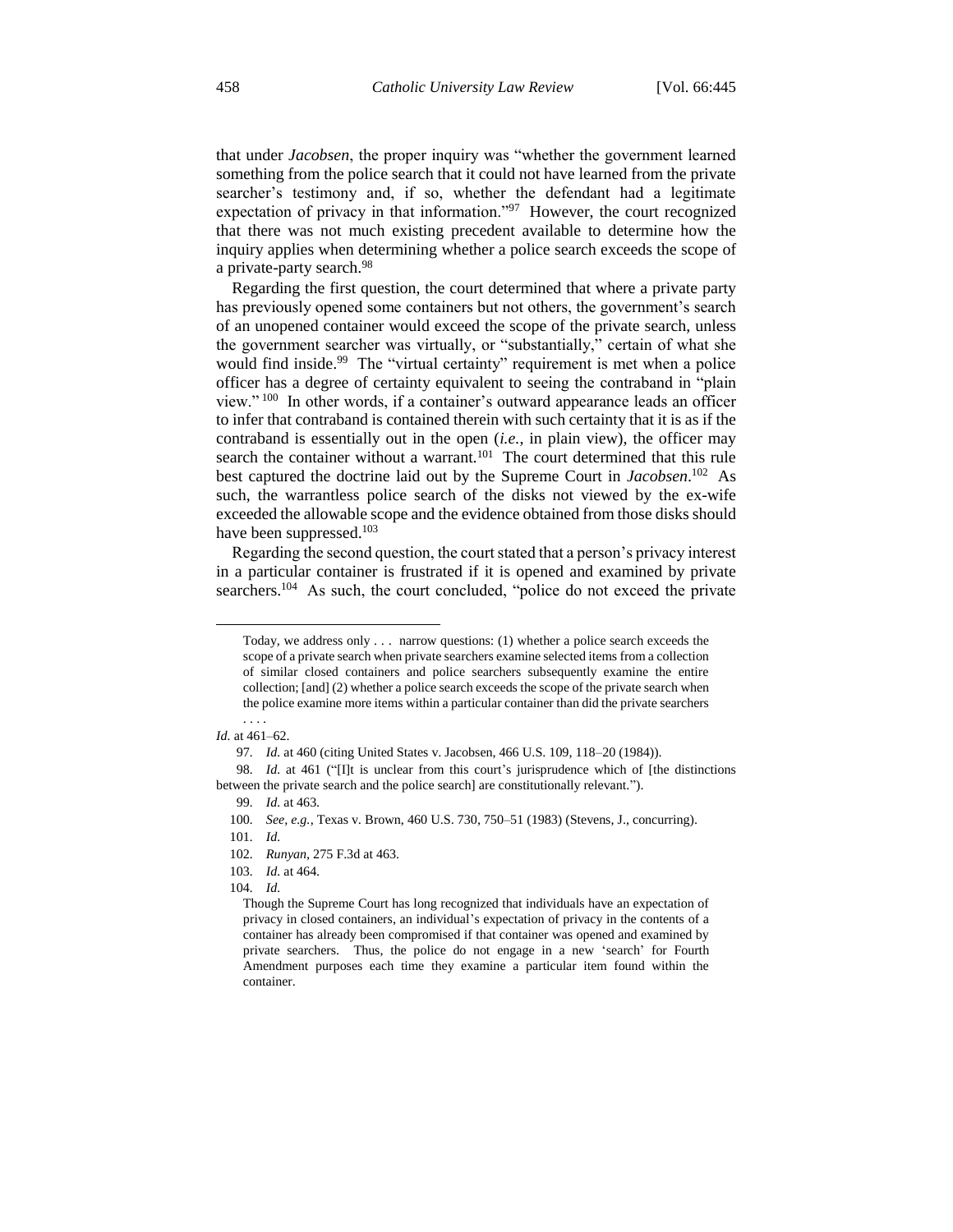search when they examine more items within a closed container than did the private searchers."<sup>105</sup> In other words, the fact that officers examined more images on the disks than the private searchers was not enough to warrant suppression of those images.

The Seventh Circuit followed the Fifth Circuit's approach in the case of *Rann v. Atchison*. 106 In *Rann*, the defendant was convicted of sexual assault and possession of child pornography.<sup>107</sup> On appeal, the defendant asserted that he received ineffective assistance of counsel when his attorney did not seek to suppress evidence obtained from a ZIP drive and camera memory card.<sup>108</sup>

The defendant's biological daughter provided police with the memory card from the camera that the defendant had used to photograph her.<sup>109</sup> Her mother turned over a computer ZIP drive. <sup>110</sup> Both items contained child pornography.<sup>111</sup> The defendant argued that the police officers exceeded the scope of the private search because there was no evidence that either the victim or her mother knew that the items contained images of child pornography before the police viewed them.<sup>112</sup> Thus, the government's action violated the Fourth Amendment.<sup>113</sup>

Reiterating the inquiry laid out in *Jacobsen* and recited in *Runyan*, the court reasoned that "individuals retain a legitimate expectation of privacy even after a private individual conducts a search, and 'additional invasions of privacy by the government agent must be tested by the degree to which they exceeded the scope of the private search.'"<sup>114</sup> The court specifically cited to *Runyan*, explaining that "a search of any material on a computer disk is valid if the private party who conducted the initial search had viewed at least one file on the disk."<sup>115</sup>

The Seventh Circuit adopted the reasoning in *Runyan* after finding it persuasive.<sup>116</sup> Accordingly, the court determined that the police search of the

 $\overline{a}$ 

*Id.* (citing *Jacobsen*, 466 U.S. at 115).

*Id.* at 464–65 (internal citations omitted).

<sup>105</sup>*. Id.* at 464.

<sup>106.</sup> 689 F.3d 832 (7th Cir. 2012).

<sup>107</sup>*. Id.* at 833.

<sup>108</sup>*. Id.*

<sup>109</sup>*. Id.* at 834.

<sup>110</sup>*. Id.*

<sup>111</sup>*. Id.*

<sup>112</sup>*. Id.* at 836.

<sup>113</sup>*. Id.*

<sup>114</sup>*. Id.* (quoting United States v. Jacobsen, 466 U.S. 109, 115 (1984)).

<sup>115</sup>*. Id.* (citing United States v. Runyan, 275 F.3d 449, 465 (5th Cir. 2001)).

<sup>116</sup>*. Id.* at 837.

We find that *Runyan's* holding strikes the proper balance between the legitimate expectation of privacy an individual retains in the contents of his digital media storage devices after a private search has been conducted and the "additional invasions of privacy by the government agent" that "must be tested by the degree to which they exceeded the scope of the private search."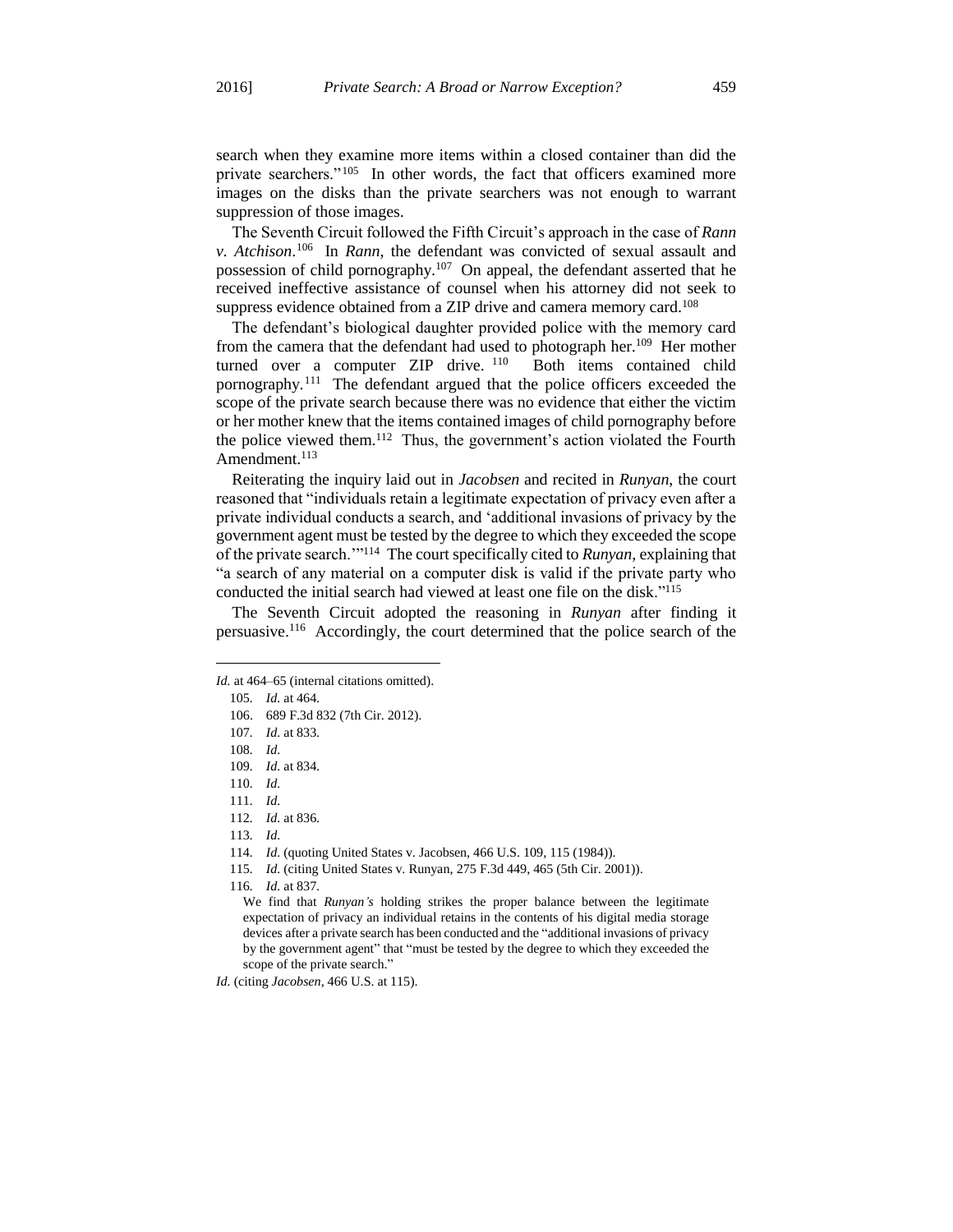data files did not exceed the scope of the private search.<sup>117</sup> Moreover, the court relied on the lower court's factual finding that it was likely that the mother had compiled the images onto the disk herself after downloading them from the family computer and therefore was aware of the content of the digital files turned over to police.<sup>118</sup>

Even if the police had searched the data files more thoroughly than the private searchers, the search was still permissible under the *Runyan* rationale because the mother and victim knew what the memory card and ZIP disk contained when they turned them over to the police, and, therefore, the police could be substantially certain that they contained child pornography.<sup>119</sup> As a result, the search did not violate the Fourth Amendment.<sup>120</sup>

*2. Narrow View*

The Sixth Circuit adopted a different approach in *United States v.*  Lichtenberger.<sup>121</sup> In that case, the defendant was arrested for failing to register as a sex offender.<sup>122</sup> Following his arrest, the defendant's girlfriend hacked into his password-protected computer, as she was suspicious of the fact that the defendant would never let her use his computer.<sup>123</sup> After gaining access, she began opening folders until she eventually found several images of child pornography.<sup>124</sup> She contacted police who then came to her house and asked her to show the officer the images she had found.<sup>125</sup> The defendant's girlfriend clicked on random thumbnail images.<sup>126</sup> After identifying the images as child pornography, the officer seized the laptop and several other items belonging to the defendant.<sup>127</sup> At trial, the girlfriend testified that she was unsure whether the pictures she showed the officer were the same pictures she had previously opened.<sup>128</sup>

In considering whether the officer's warrantless search was permissible, the court noted that "the government's ability to conduct a warrantless follow-up

<sup>117</sup>*. Id.* at 837–38.

<sup>118</sup>*. See id.* ("These findings were reasonable based on the trial testimony. S.R. testified that she knew Rann had taken pornographic pictures of her . . . . Both women brought evidence supporting S.R.'s allegations to the police; it is entirely reasonable to conclude that they knew that the digital media devices contained that evidence."). *Id.* at 838.

<sup>119</sup>*. Id.* at 838 (citing *Runyan*, 275 F.3d at 463).

<sup>120</sup>*. Id.*

<sup>121.</sup> 786 F.3d 478 (6th Cir. 2015).

<sup>122</sup>*. Id.* at 479.

<sup>123</sup>*. Id.* at 479–80.

<sup>124</sup>*. Id.* The defendant's girlfriend testified that "she viewed approximately 100 images of child pornography saved in several subfolders." *Id.* at 481. The police officer, however, viewed only four to five photographs during the subsequent warrantless search. *Id.*

<sup>125</sup>*. Id.* at 480.

<sup>126</sup>*. Id.*

<sup>127</sup>*. Id.* at 481.

<sup>128</sup>*. Id.*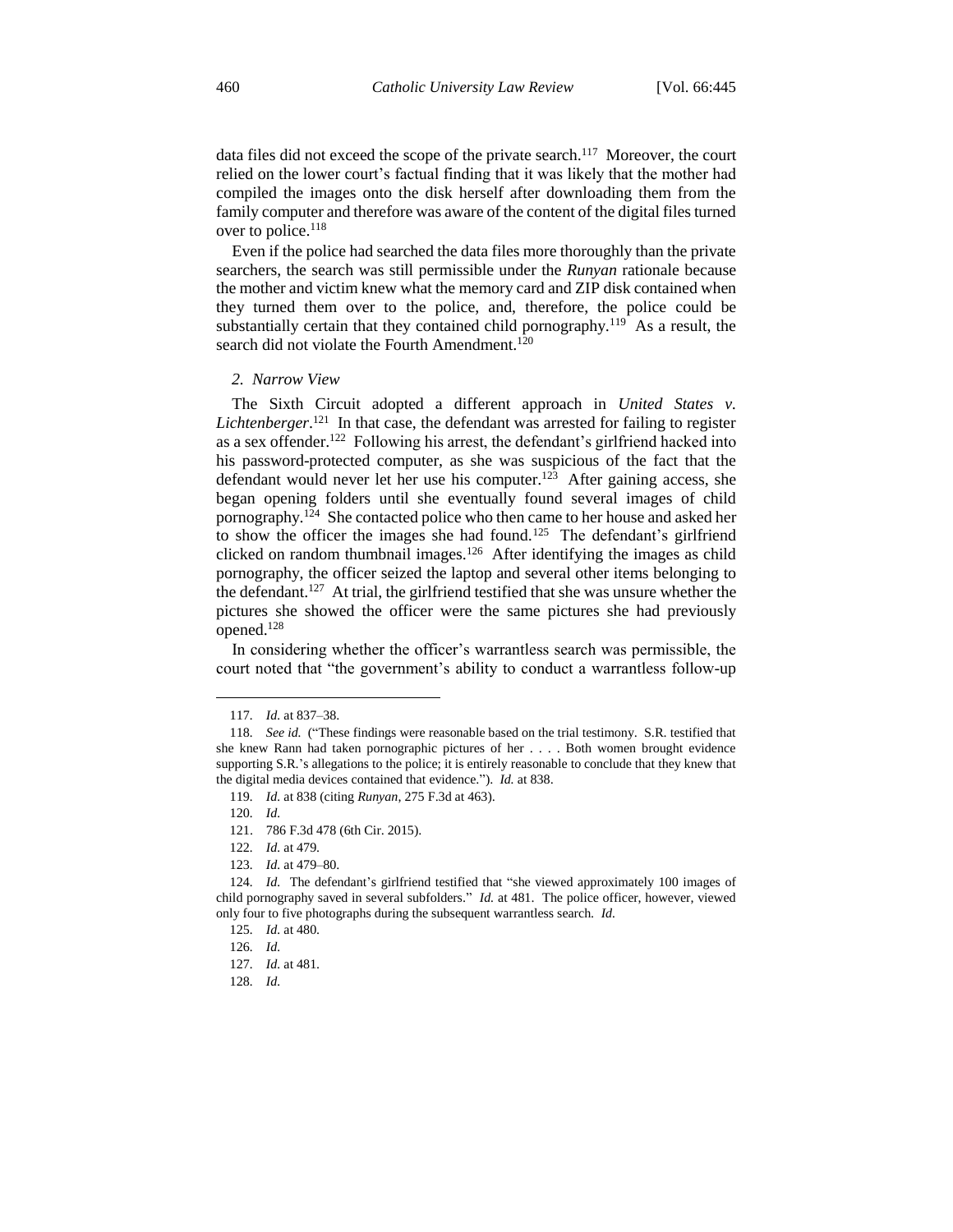$\overline{a}$ 

search . . . is expressly limited by the scope of the initial private search."<sup>129</sup> Most importantly, the court focused on the fact that in *Jacobsen*, the police search did not violate the Fourth Amendment because there was a "virtual certainty" that the police officer would find what the previous private-party search revealed.<sup>130</sup>

The court explained that the proper first step is to determine the scope of the private search, and then determine if the officer's subsequent search exceeded that scope.<sup>131</sup> In ascertaining the relevant scope, it must be determined how much information the government stands to gain and the certainty of what the government will find.<sup>132</sup> The court cited to *Riley*'s balancing test, which weighs the intrusion upon an individual's privacy against the promotion of legitimate government interests to determine whether to exempt a search from the warrant requirement.<sup>133</sup> However, when the item is a cell phone or another similar electronic device, the scales seriously tip in favor of the individual's privacy interest because the usual justifications for a warrantless search are no longer present,<sup>134</sup> especially given the sheer volume of information that these devices may carry.<sup>135</sup>

Because of the volume of information available on these devices, the court ultimately concluded that the officer could not have been "virtually certain" that his search of the laptop would not tell him anything more than the defendant's girlfriend already told him.<sup>136</sup> The defendant's girlfriend admitted that she could

<sup>129</sup>*. Id.* (citing United States v. Jacobsen, 466 U.S. 109, 116 (1984)).

<sup>130</sup>*. Id.* at 482–83 (citing United States v. Jacobsen, 466 U.S. 109, 118–20 (1984)).

<sup>131</sup>*. Id.* at 485 (citing United States v. Jacobsen, 466 U.S. 109, 122 (1984)). In holding that the officer in this case exceeded the scope of the initial private search, the court focused on "the extensive privacy interests at stake in a modern electronic device like a laptop and the particulars of how [the officer] conducted his search when he arrived at the residence." *Id.*

<sup>132</sup>*. Id.* at 485–86 (citing United States v. Jacobsen, 466 U.S. 109, 119–20 (1984)) ("Under the private search doctrine, the critical measures of whether a governmental search exceeds the scope of the private search that preceded it are how much information the government stands to gain when it re-examines the evidence and, relatedly, how certain it is regarding what it will find.").

<sup>133</sup>*. Id.* at 487 ("[W]e generally determine whether to exempt a given type of search from the warrant requirement by assessing . . . the degree to which it intrudes upon an individual's privacy and . . . the degree to which it is needed for the promotion of legitimate governmental interests.") (internal alterations removed).

<sup>134</sup>*. Id.* at 487.

Neither of these rationales has much force with respect to digital content on cell phones. On the government interest side, we have previously concluded that the two risks identified—harm to officers and destruction of evidence—are present in all custodial arrests. There are no comparable risks when the search is of digital data. In addition, we have regarded any privacy interests retained by an individual after arrest as significantly diminished by the fact of the arrest itself. Cell phones, however, place vast quantities of personal information literally in the hands of individuals. A search of the information on a cell phone bears little resemblance to the type of brief physical search considered in our prior cases.

*Id.* (quoting Riley v. California, 134 S. Ct. 2473, 2484–85 (2014)).

<sup>135</sup>*. Id.* at 487–88; *see also Riley*, 134 S. Ct. at 2489–91.

<sup>136</sup>*. Lichtenberger*, 786 F.3d at 488.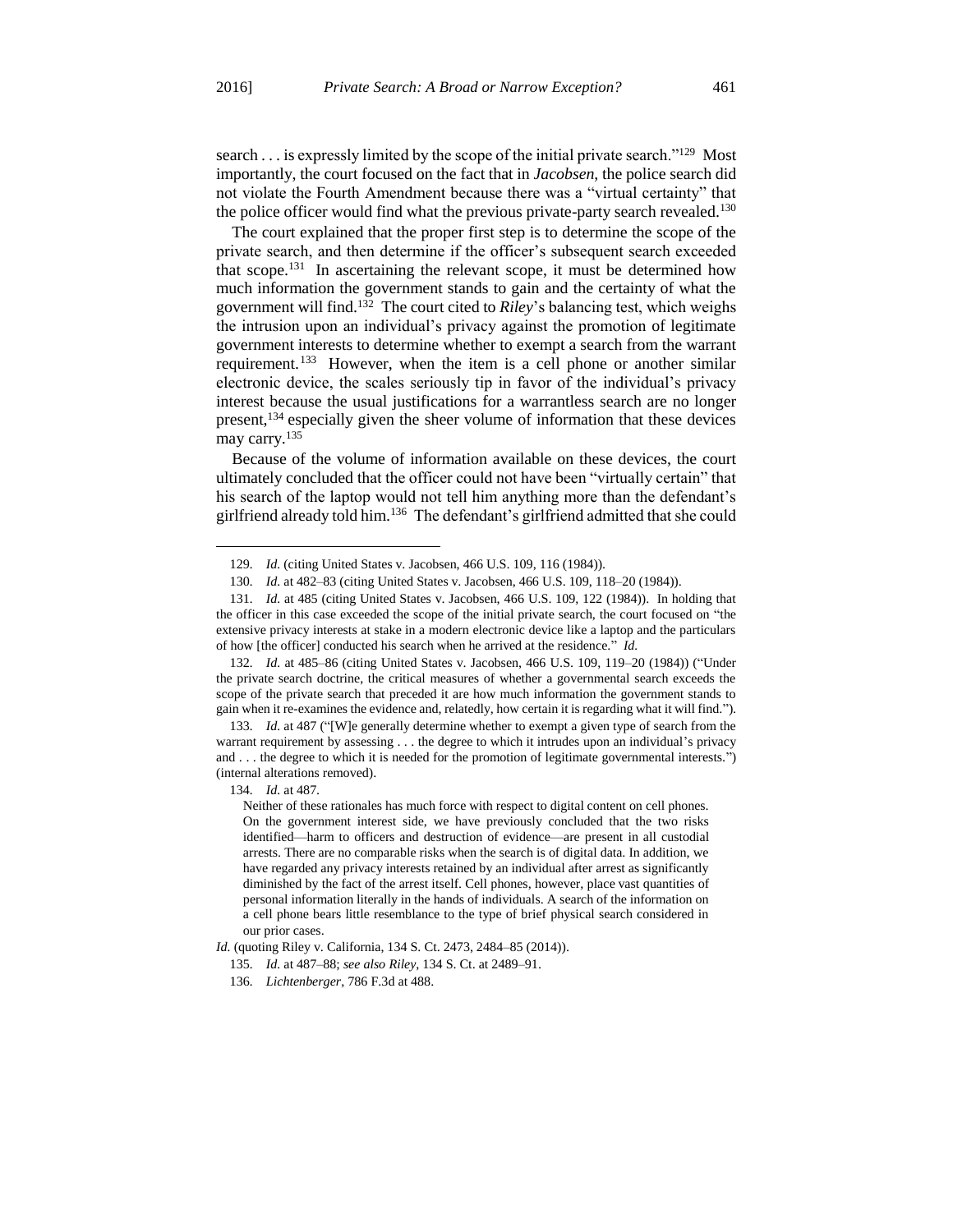not remember if the photographs she showed the officer were the same ones and from the same folder that she had accessed before, and similarly, the officer stated he may have asked her to open files that she had not previously opened.<sup>137</sup> Accordingly, the court suppressed the evidence gathered from the subsequent warrantless search conducted by the police.<sup>138</sup>

The Eleventh Circuit, in *United States v. Sparks*, <sup>139</sup> similarly adopted the narrow approach.<sup>140</sup> In *Sparks*, the defendants left their cell phone containing hundreds of images and videos of child pornography at a Walmart store.<sup>141</sup> A Walmart employee recovered the phone and viewed all of the pictures and one video contained in a photo album on the phone.<sup>142</sup> The employee then showed the photo album to her then-fiancé, Mr. Widner, before turning it over to law enforcement.<sup>143</sup> Upon turning the phone over to police, Mr. Widner showed the police the images that he and his fiancée had previously viewed.<sup>144</sup> A police detective subsequently viewed the pictures within the same photo album that the employee and Mr. Widner viewed.<sup>145</sup> Additionally, the detective viewed two videos within the same photo album, only one of which was previously viewed by the private parties.<sup>146</sup> Thereafter, a police officer submitted an application for a search warrant based on the detective's determination that the phone contained images of what the detective believed was child pornography.<sup>147</sup> The defendants were indicted for possession and production of child pornography.<sup>148</sup> At trial, the defendants filed a motion to suppress the cell phone evidence, arguing that the detective's search of the cell phone exceeded the scope of the private party search.<sup>149</sup> The trial court denied the motion and the defendants appealed.<sup>150</sup>

The Eleventh Circuit upheld the trial court's ruling.<sup>151</sup> With regard to the photographs and the first video, the court held that the detective did not exceed

<sup>137</sup>*. Id.* at 488–89 (discussing the "very real possibility" that the police officer would exceed the scope of the girlfriend's search and pointing out that the officer "could have discovered something *else* on Lichtenberger's laptop that was private, legal, and unrelated to the allegations prompting the search—precisely the sort of discovery the *Jacobsen* Court sought to avoid in articulating its beyond-the-scope test").

<sup>138</sup>*. Id.* at 491.

<sup>139.</sup> 806 F.3d 1323 (11th Cir. 2015).

<sup>140</sup>*. Id.* at 1335–56.

<sup>141</sup>*. Id.* at 1329.

<sup>142</sup>*. Id.* at 1330–31.

<sup>143</sup>*. Id.* at 1331.

<sup>144</sup>*. Id.* at 1331.

<sup>145</sup>*. Id.* at 1331–32.

<sup>146</sup>*. Id.* at 1332.

<sup>147</sup>*. Id.* at 1332–33.

<sup>148</sup>*. Id.* at 1330.

<sup>149</sup>*. Id.* at 1333.

<sup>150</sup>*. Id.*

<sup>151</sup>*. Id.* at 1335.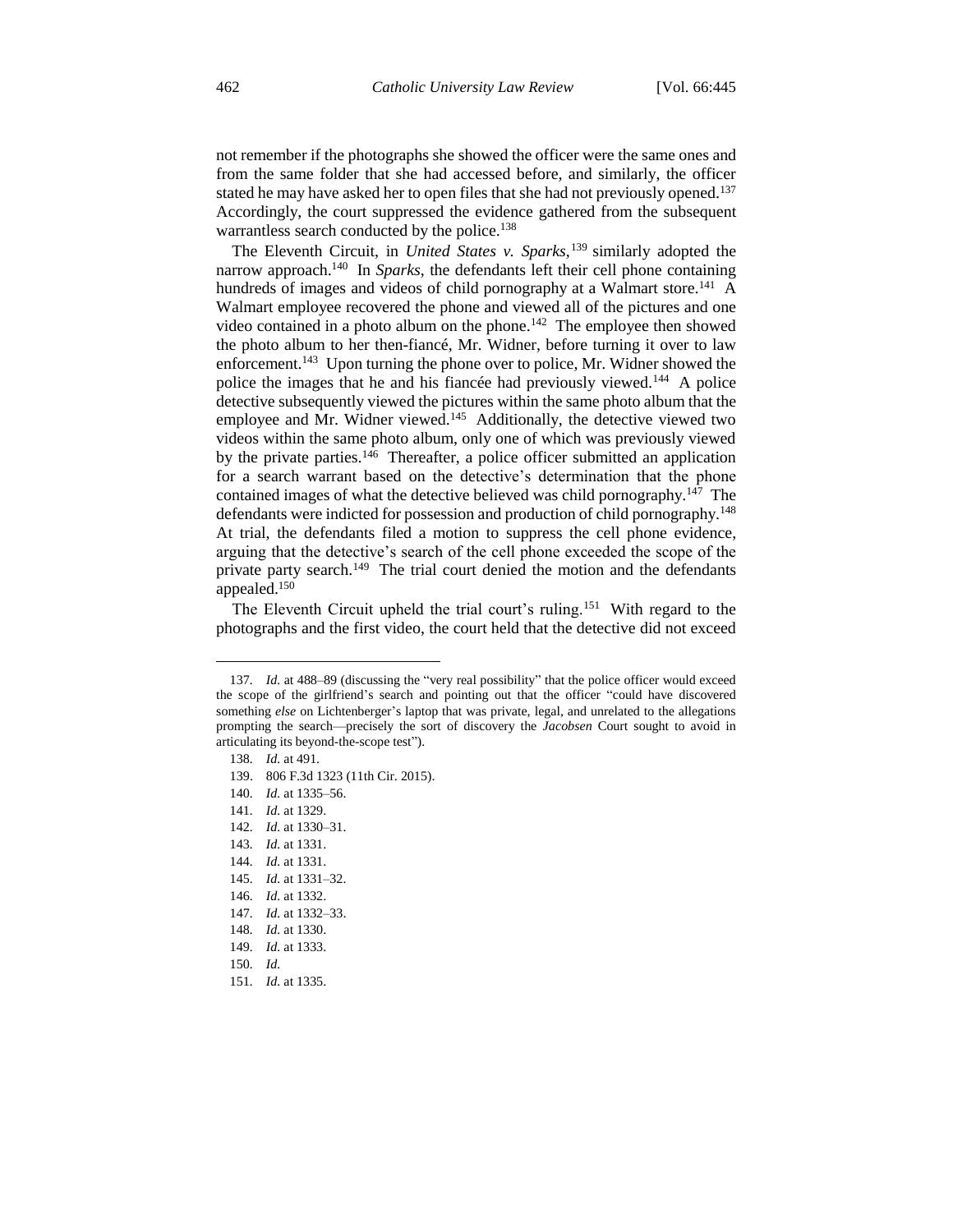the scope of the private party search even if his search was more thorough.<sup>152</sup> However, the court found that the detective exceeded, rather than replicated, the scope of the private party search when he viewed the second video that the Walmart employee and Mr. Widner never viewed.<sup>153</sup> The court raised doubts about whether the detective's viewing of the second video would be approved under *Riley*, considering the Supreme Court's concerns that cell phones contain "the privacies of life" and have tremendous storage capacity that allow them to store many different types of information.<sup>154</sup> Therefore, the court adopted the narrow approach, holding that "[w]hile [the] private search of the cell phone might have removed certain information from the Fourth Amendment's protections, it did not expose every part of the information contained in the cell phone."<sup>155</sup>

Nonetheless, the court found no reversible error in the trial court's denial of the motion to suppress because the affidavit used to secure the search warrant was based only on descriptions of the pictures and video previously searched by the Walmart employee and her fiancé.<sup>156</sup> The affidavit did not include any reference to the detective's review of the second video.<sup>157</sup>

# II. THE CIRCUIT SPLIT HAS CREATED CONSIDERABLE UNCERTAINTY AS TO HOW THE PRIVATE SEARCH DOCTRINE SHOULD BE APPLIED IN FUTURE CASES

### *A. The Broad and Narrow Views Rely on the Same Rationale, but Produce Conflicting Results*

The *Lichtenberger* court asserted that its application of the *Jacobsen* private search doctrine was in line with its sister circuits,<sup>158</sup> and specifically cited to the Fifth and Seventh Circuits' discussion of the proper scope of a police search under the private search doctrine.<sup>159</sup> However, the *Lichtenberger* court missed a key difference between its approach and that of the circuits to which it cited.

It is true that the relevant inquiry under *Jacobsen* is whether the police obtained information in which the expectation of privacy had not already been frustrated.<sup>160</sup> Similar to the Sixth Circuit in *Lichtenberger*, the Fifth and Seventh

 $\overline{a}$ 

160. United States v. Runyan, 275 F.3d 449, 461 (5th Cir. 2001) (citing United States v. Jacobsen, 466 U.S. 109, 118–20 (1984)) ("Thus, *Jacobsen* directs courts to inquire whether the government learned something from the police search that it could not have learned from the private

<sup>152</sup>*. Id.* at 1336.

<sup>153</sup>*. Id.*

<sup>154</sup>*. Id.* (citing Riley v. California, 134 S. Ct. 2473, 2494–95 (2014)).

<sup>155</sup>*. Id.*

<sup>156</sup>*. Id.* at 1336–37.

<sup>157</sup>*. Id.* at 1336.

<sup>158.</sup> United States v. Lictenberger, 786 F.3d 478, 489 (6th Cir. 2015).

<sup>159</sup>*. Id.* ("We are not alone in our approach to these modern considerations under the Fourth Amendment. Our sister circuit courts have placed a similar emphasis on virtual certainty in their application of *Jacobsen* to searches of contemporary electronic devices.").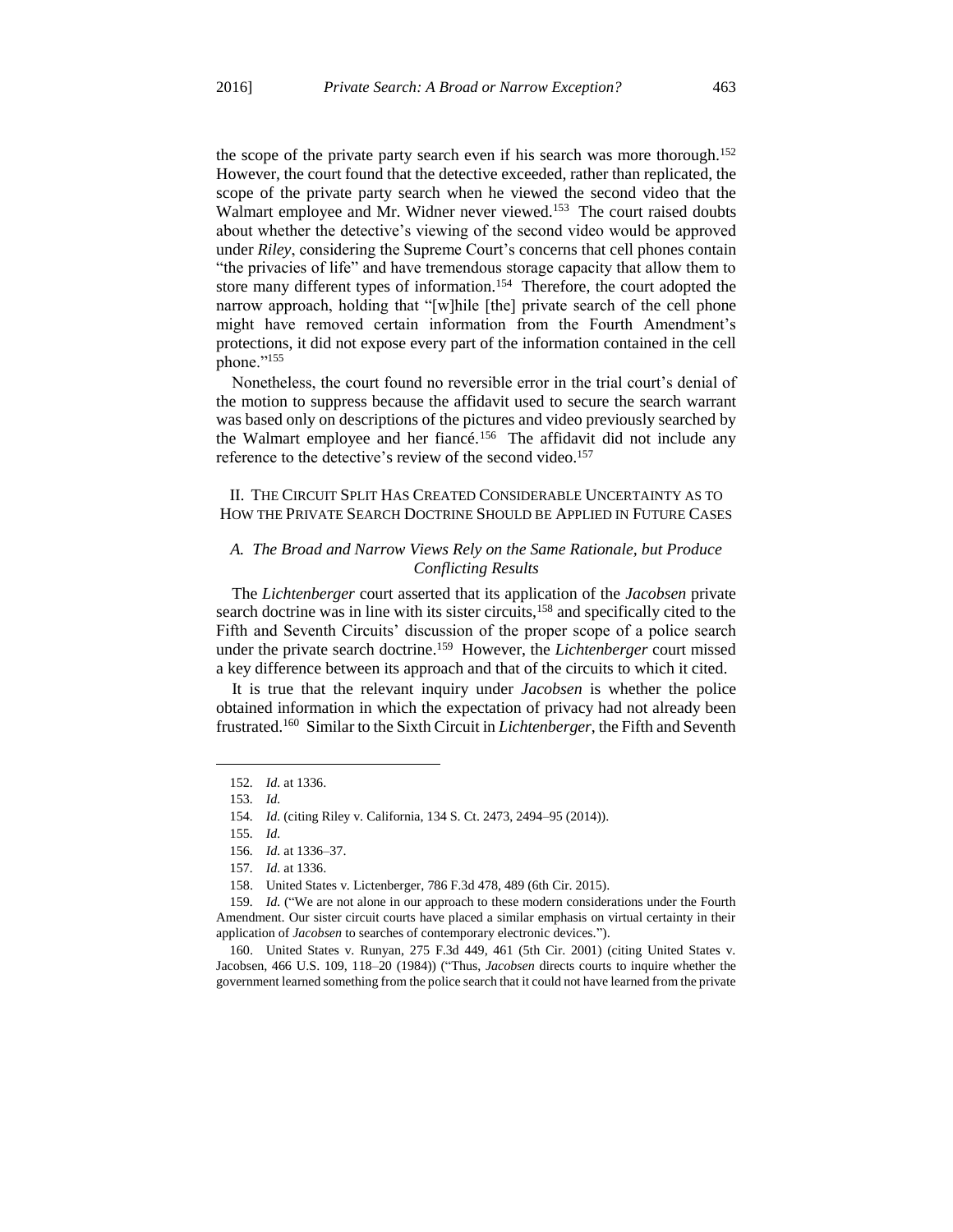Circuits reasoned that a police officer's search exceeds the scope of the previous private-party search if the officer examines the entire collection of what is turned over, rather than limiting the search to only those items searched by the private party.<sup>161</sup> An exception exists when police officers can be virtually certain about what they will find when searching an item not previously searched by the private party.<sup>162</sup> Therefore, when the scope of the search includes items not previously searched by a private party, the search is impermissible as soon as the police learn something they could not have known based on the private search.<sup>163</sup>

The key difference between the broad and narrow view is how the courts treat a search by police officers of content contained within a single item, when only some of that content has been previously searched by a private party. The "virtual certainty" test enunciated in *Lichtenberger* would appear to bar such a search, but the court in *Runyan* expressly permitted it.<sup>164</sup> While *Sparks* did not present the issue of police searches of additional items because it involved only additional files within a single item, the Eleventh Circuit did not permit a search of any files within the single item that were not previously searched by the private party.<sup>165</sup> Thus, while the analysis in *Sparks*is more limited than the other circuit court cases, it is clear that the *Sparks* court sided with the court in Lichtenberger by adopting the narrow approach.<sup>166</sup>

The court in *Runyan* explained that a search does not become problematic under the Fourth Amendment when police officers search an item more thoroughly than the private party.<sup>167</sup> The court used a helpful analogy to closed

*Id.*

 $\overline{a}$ 

166. *See id.*

searcher's testimony and, if so, whether the defendant had a legitimate expectation of privacy in that information.").

<sup>161</sup>*. Id.* at 465; Rann v. Atchison, 689 F.3d 832, 836–37 (7th Cir. 2012).

<sup>162</sup>*. Runyan*, 275 F.3d at 463.

Thus, under *Jacobsen*, confirmation of prior knowledge does not constitute exceeding the scope of a private search. In the context of a search involving a number of closed containers, this suggests that opening a container that was not opened by private searchers would not necessarily be problematic if the police knew with substantial certainty, based on the statements of the private searchers, their replication of the private search, and their expertise, what they would find inside. Such an "expansion" of the private search provides the police with no additional knowledge that they did not already obtain from the underlying private search and frustrates no expectation of privacy that has not already been frustrated.

<sup>163</sup>*. Id.* at 463–64 ("A defendant's expectation of privacy with respect to a container unopened by the private searchers is preserved unless the defendant's expectation of privacy in the contents of the container has already been frustrated because the contents were rendered obvious by the private search.").

<sup>164</sup>*. See* United States v. Lictenberger, 786 F.3d 478, 489 (6th Cir. 2015); *Runyan*, 275 F.3d at 465.

<sup>165.</sup> United States v. Sparks, 806 F.3d 1323, 1336–37 (11th Cir. 2015).

<sup>167</sup>*. Runyan*, 275 F.3d at 464.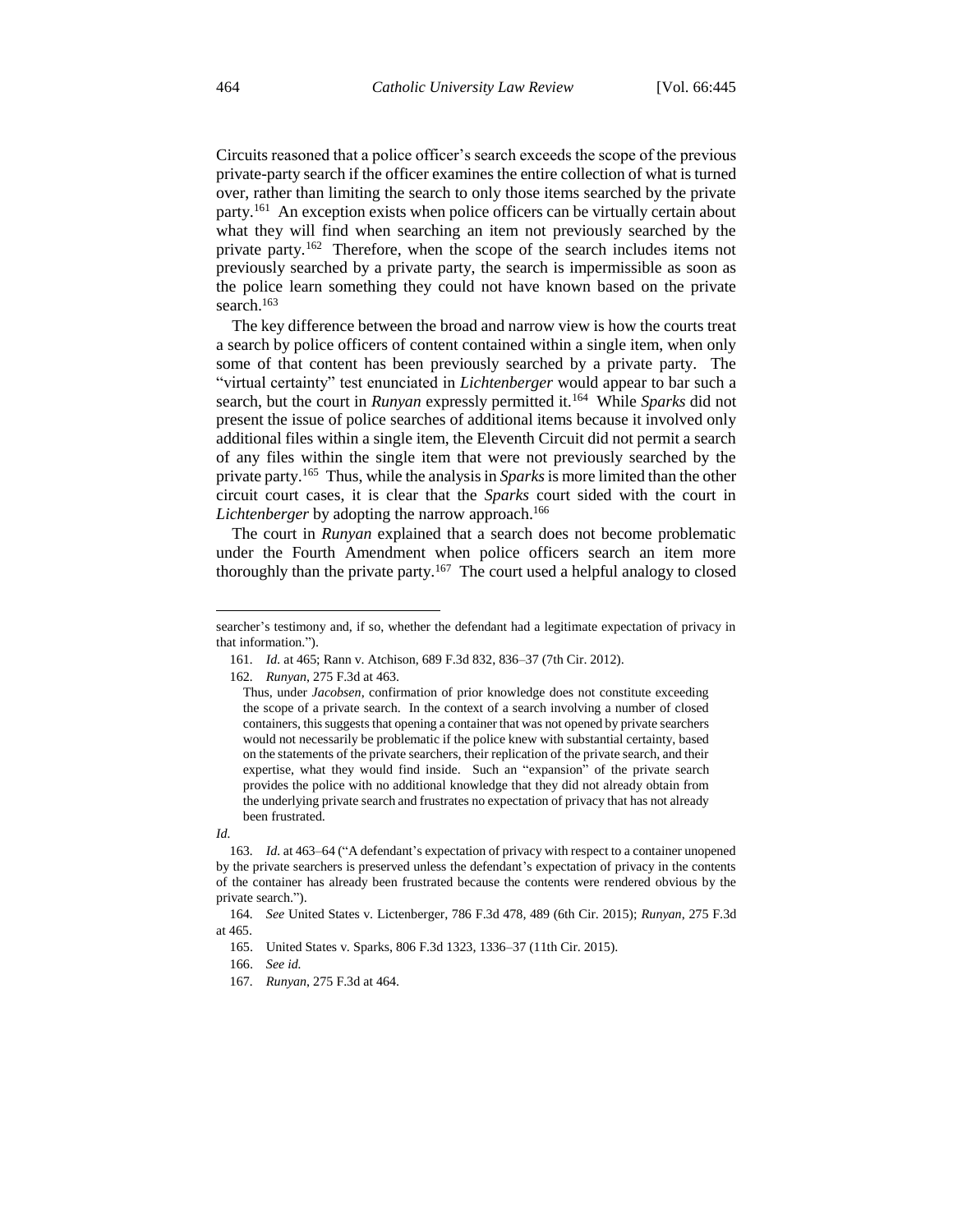containers, explaining that "[i]n the context of a closed container search, this means that the police do not exceed the private search when they examine more items within a closed container than did the private searchers."<sup>168</sup> Applying this to digital files, the *Runyan* court concluded that police officers do not exceed the scope of the prior search when they examine more files on the previously searched disks than the private parties.<sup>169</sup>

Similarly, the Seventh Circuit adopted the reasoning laid out by the court in *Runyan* and held that a search does not violate the Fourth Amendment when the police can be substantially certain as to the contents of the digital files because the private parties who previously searched them knew their contents. <sup>170</sup> Moreover, the Seventh Circuit agreed that even if the police officers more thoroughly searched the digital files, and viewed files that the private parties had not previously viewed, they still did not exceed the scope of the prior privateparty search under *Runyan*. 171

Thus, while the Fifth, Sixth, Seventh, and Eleventh Circuits are all in agreement over the impermissibility of a police search of data files where the private party has not previously searched any of its contents, only the Sixth and Eleventh Circuits limit police searches of data files (or a container as the Fifth Circuit analogized) to only those specific items which the private party previously searched.<sup>172</sup> As a result, the outcome differs depending on whether the unit previously searched is each individual data file, as the Sixth and Eleventh Circuits require, or if the entire "container" is fair game once a part of it has been searched, as the Fifth and Seventh Circuits make clear.<sup>173</sup> Each approach can be broken down into separate definitions of "unit." The difference between these definitions is essential to understanding the circuit split.

<sup>168</sup>*. Id.* "[A]n individual's expectation of privacy in the contents of a container has already been compromised if that container was opened and examined by private searchers. . . . Thus, police do not engage in a new 'search' for Fourth Amendment purposes each time they examine a particular item found within the container." *Id.* at 465.

<sup>169</sup>*. Id.* at 465.

Because we find that the police do not exceed the scope of a prior private search when they examine particular items within a container that were not examined by the private searchers, we accordingly determine that the police in the instant case did not exceed the scope of the private search if they examined more files on the privately-searched disks than Judith and Brandie had. Suppression of any such files is therefore unnecessary.

*Id.*

<sup>170.</sup> Rann v. Atchinson, 689 F.3d 832, 838 (7th Cir. 2012).

<sup>171</sup>*. Id.*

<sup>172</sup>*. Compare Runyan*, 275 F.3d at 465; *and Rann*, 689 F.3d at 838; *with* United States v. Sparks, 806 F.3d 1323, 1336 (11th Cir. 2015); *and* United States v. Lichtenberger, 786 F.3d 478, 488–89 (6th Cir. 2015).

<sup>173.</sup> Orin Kerr, *Sixth Circuit Creates Circuit Split on Private Search Doctrine for Computers*, VOLOKH CONSPIRACY (May 20, 2015), https://www.washingtonpost.com/news/volokh-conspir acy/wp/2015/05/20/sixth-circuit-creates-circuit-split-on-private-search-doctrine-for-computers/.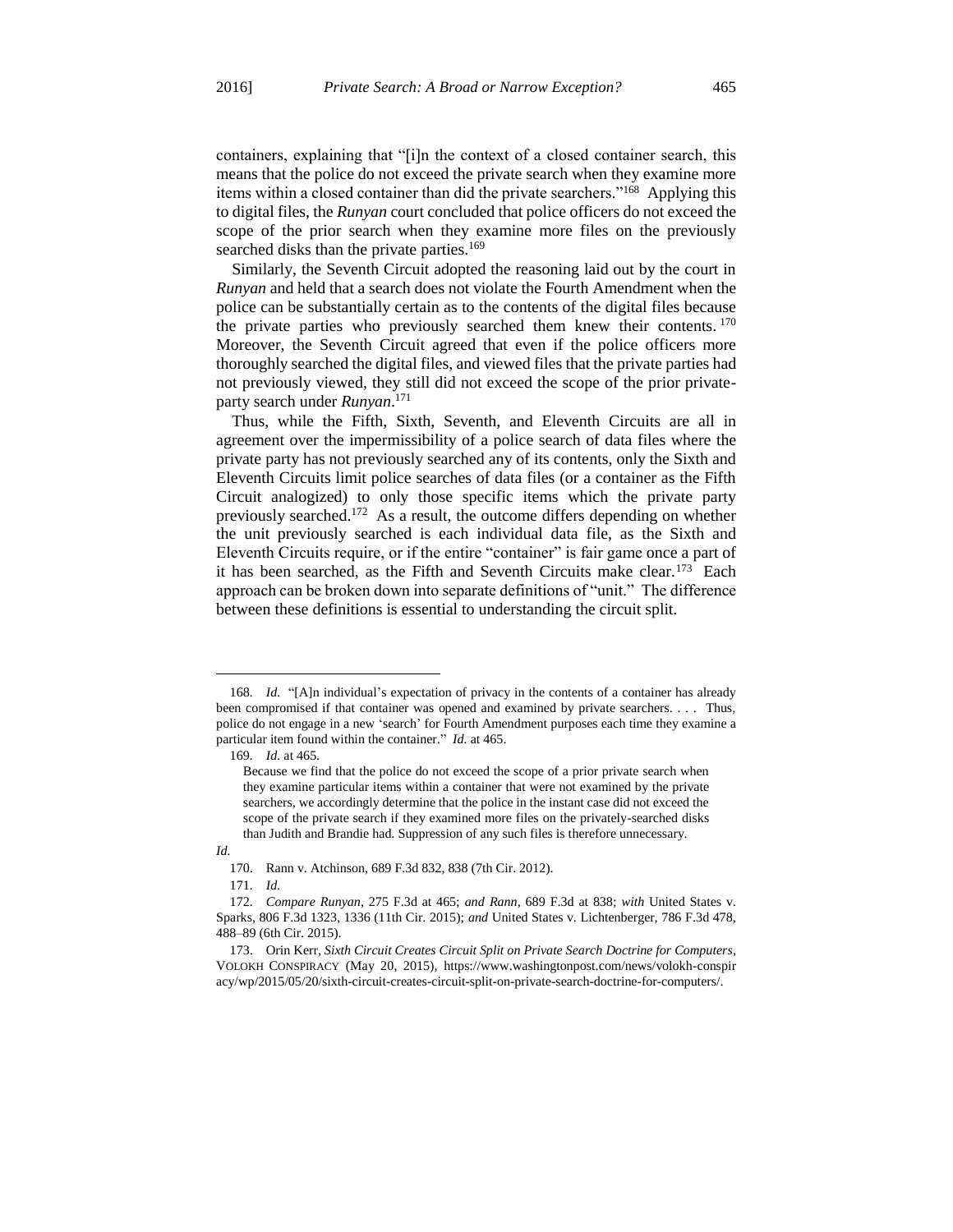#### *1. The Single Unit*

The Fifth and Seventh Circuits defined the unit as the entire computer.<sup>174</sup> Once a private party has searched even a single file or folder within that computer, the expectation of privacy in the entire computer has been frustrated, and the police can then search the entire computer without exceeding the scope of the private-party search.<sup>175</sup> This is defined as the broad view because when the unit is the entire computer, it encompasses potentially far more information than if the unit is defined as a single folder or file. The broad view thereby makes all information on the computer available, rather than only information within the single folder or file.<sup>176</sup>

#### *2. The Single File*

When the "unit" is defined as a single file, a much more narrow line is drawn regarding what privacy interests have and have not been frustrated.<sup>177</sup> As the Sixth and Eleventh Circuits explained, this narrow view defines the unit as being only the file that the private party viewed.<sup>178</sup> The police, therefore, would be unreasonable in conducting a warrantless search of any data outside of that individual file.<sup>179</sup> It is easy to see how this definition of "unit" is a far more limiting take on the private search doctrine. Under this approach, the Fourth Amendment reasonable expectation of privacy exists in each individual file.<sup>180</sup> The information outside of this individual file unsearched by any private party remains sheltered under the umbrella of Fourth Amendment protection. <sup>181</sup> Conversely, the same information would be available under the Fifth and Seventh Circuit's broad view once the expectation of privacy in the single file

179*. Lichtenberger*, 786 F.3d at 488.

<sup>174</sup>*. See Runyan*, 275 F.3d at 465 (analogizing the files on a disk to items within a container for purposes of broadly defining the unit); *Rann*, 689 F.3d at 838 (concurring with *Runyan*).

<sup>175</sup>*. See Runyan*, 275 F.3d at 465; *Rann*, 689 F.3d at 838.

<sup>176</sup>*. See supra* note 173 and accompanying text.

<sup>177</sup>*. See Lichtenberger*, 786 F.3d at 489; *Sparks*, 806 F.3d at 1336 (defining the unit as the individual files opened by the private party).

<sup>178</sup>*. See Lichtenberger*, 786 F.3d at 489; *Sparks*, 806 F.3d at 1336.

<sup>[</sup>N]ot only was there no virtual certainty that [the officer's] review was limited to the photographs from [the private party's] earlier search, there was a very real possibility [the officer] exceeded the scope of [the private party's] search and that he could have discovered something *else* on Lichtenberger's laptop that was private, legal, and unrelated to the allegations prompting the search . . . .

*Id.*

<sup>180</sup>*. See supra* note 177 and accompanying text;

In Lichtenberger, the court seemed to suggest that folders on a computer are separate containers for the purpose of determining the scope of the private search. In the Seventh and Fifth circuits, however, the device—i.e., the computer—is the container, meaning the whole file system of the computer is fair game during a search.

Wilson, *supra* note 54.

<sup>181</sup>*. See supra* note 177 and accompanying text.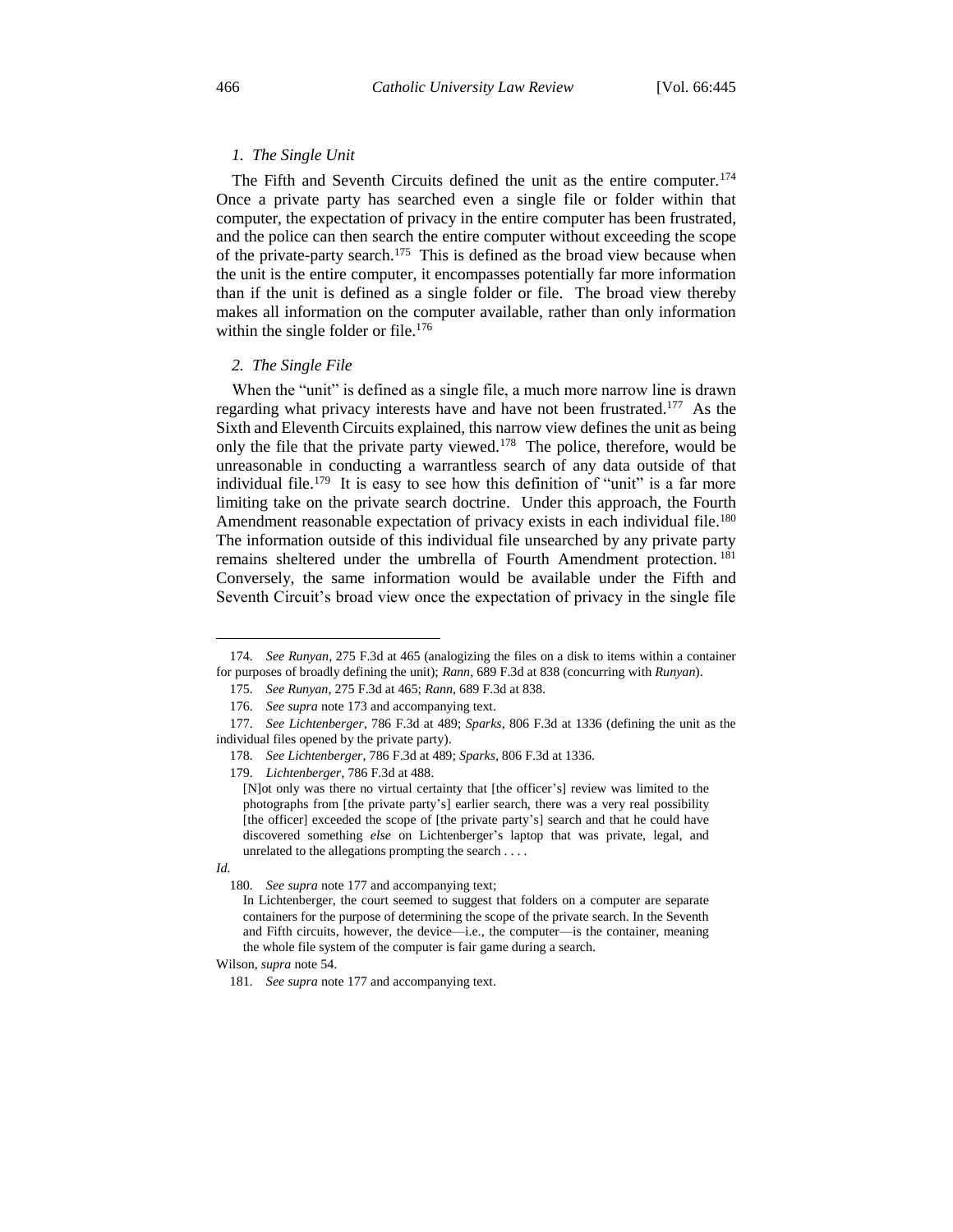had been frustrated.<sup>182</sup> Thus, whether the unit is defined as the entire physical device or as something less (e.g., data, a file, or a folder) determines the amount of information protected by the Fourth Amendment during a subsequent warrantless police search.<sup>183</sup>

# *B. Confusion Exists over the Scope of Agency after the Initial Private-Party Search*

Another important inquiry that cannot be overlooked is whether the police officer directed the private party to conduct the search. Upon review of the Sixth Circuit's analysis in *Lichtenberger*, it appears that the scope of this direction is somewhat convoluted.<sup>184</sup> The Supreme Court made clear in *Jacobsen* that the protections of the Fourth Amendment do not extend to searches or seizures "effected by a private individual not acting as an agent of the Government or with the participation or knowledge of any governmental official."<sup>185</sup> Therefore, the Fourth Amendment is implicated when a private individual acts as an agent of the government.<sup>186</sup>

In *Lichtenberger*, the Sixth Circuit dismissed the lower court's inquiry into the agency of the initial private search, saying that this inquiry is only relevant if a government agent directed the initial private search.<sup>187</sup> The focus, therefore,

 $\overline{a}$ 

186*. See, e.g.*, United States v. Soderstrand, 412 F.3d 1146, 1153 (10th Cir. 2005); United States v. Steiger, 318 F.3d 1039, 1045 (11th Cir. 2003); United States v. Grimes, 244 F.3d 375, 383 (5th Cir. 2001); United States v. Jarrett, 338 F.3d 339, 345 (4th Cir. 2003).

The Supreme Court has not clearly indicated the circumstances under which the government is considered responsible for private conduct, offering only the vague guideline that the result "necessarily turns on the degree of the Government's participation in the private party's activities, a question that can only be resolved 'in light of all the circumstances.'"

Benjamin Holley, *Digitizing the Fourth Amendment: Limiting the Private Search Exception in Computer Investigations*, 96 VA. L. REV. 677, 680 (2010) (quoting Skinner v. Ry. Labor Executives' Ass'n, 489 U.S. 602, 614–15 (1989)); *see also* United States v. Pervaz, 118 F.3d 1, 6 (1st Cir. 1997) (quoting United States v. Attson, 900 F.2d 1427, 1433 (9th Cir. 1990)) ("[A] party is subject to the fourth amendment only when he or she has formed the necessary intent to assist in the government's investigative or administrative functions"); Joshuah Lisk, *Is Batman a State Actor?: The Dark Knight's Relationship with the Gotham City Police Department and the Fourth Amendment Implications*, 64 CASE W. RES. L. REV. 1419, 1430 (2014) (discussing the application of the private search doctrine to private searches conducted solely for the assistance of law enforcement).

187. United States v. Lichtenberger, 786 F.3d 478, 485 (6th Cir. 2015) ("Agency is relevant to Holmes' initial search because government involvement at that stage would remove the case from

<sup>182.</sup> Rann v. Atchison, 689 F.3d 832, 836–37 (7th Cir. 2012); United States v. Runyan, 275 F.3d 449, 465 (5th Cir. 2001).

<sup>183</sup>*. See* Kerr, *supra* note 173.

<sup>184</sup>*. Id.*

<sup>185.</sup> United States v. Jacobsen, 466 U.S. 107, 113 (1984) (quoting Walter v. United States, 447 U.S. 649, 662 (1980)); *see also* Adams, *supra* note 10 ("A private search extinguishes an individual's reasonable expectation of privacy in the object searched; once this has occurred, the Fourth Amendment does not prohibit governmental use of this non-private information.").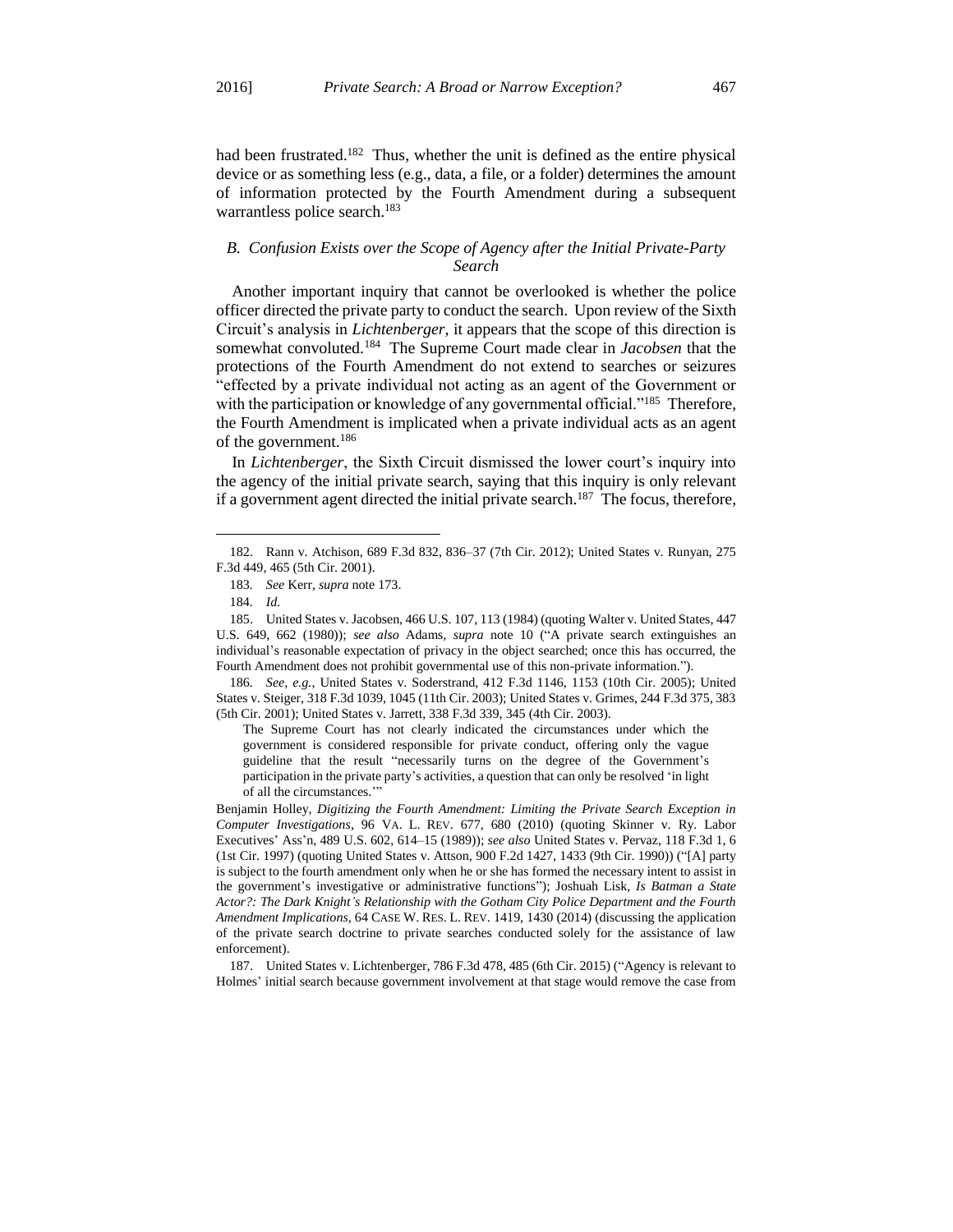should be on the actions of the government agents, and whether they exceeded the scope of the initial private search.<sup>188</sup> In an earlier case, the Sixth Circuit stated that "to trigger Fourth Amendment protection under an agency theory, 'the police must have instigated, encouraged, or participated in the search,' and 'the individual must have engaged in the search with the intent of assisting the police in their investigative efforts."<sup>189</sup> Therefore, the Fourth Amendment is implicated when an initial private search is conducted at the direction of a police officer.

*Lichtenberger* asserted that the correct analysis under *Jacobsen* is to first determine whether the actions of the police officer "remained within the confines of the initial private search."<sup>190</sup> However, this sheds little light on whether the Fourth Amendment is implicated during a *subsequent* search when an officer, acting within the confines of the initial private search, reveals more information than was previously uncovered when he directs the private party to reproduce the initial search. In other words, what happens when the private party conducts a subsequent search with the intent of assisting police officers in their investigative efforts, and uncovers additional information from what was initially discovered? Under *Lichtenberger*, the answer is unclear.<sup>191</sup>

#### *1. Agency Theory and the Narrow View*

The agency issue demonstrates the unworkability of the narrow view. Assume that a police officer does everything reasonably within his power to limit the secondary search to only what the private party previously viewed. This could be accomplished, for example, by telling the private party, "show me what you saw." The scope of the secondary search would thus be in the hands of the private party, albeit at the direction of the government.

The courts would therefore be tasked with relying on the actions and accounts of the private citizen in determining the reasonableness of police conduct. The narrow "single file" view makes this an arduous fact-finding exercise by the court to determine whether the private citizen can recall if the files shown to the police officer were the exact files searched during the initial private search.<sup>192</sup> This becomes patently more onerous when hundreds or thousands of files exist across many different subfolders.<sup>193</sup> Under this view, if the private citizen cannot recall which images she viewed during the initial search, the secondary search by the private citizen under the direction of the police would be

*Jacobsen*'s ambit entirely. . . . And agency is relevant to an after-occurring search analysis where the court determines that the after-occurring search exceeds the scope of the initial private search."). 188*. Id.* at 485.

<sup>189.</sup> United States v. Robinson, 390 F.3d 853, 872 (6th Cir. 2004) (quoting United States v. Lambert, 771 F.2d 83, 89 (6th Cir. 1985)).

<sup>190</sup>*. Lichtenberger*, 786 F.3d at 485.

<sup>191.</sup> Kerr, *supra* note 173.

<sup>192</sup>*. Id.*

<sup>193</sup>*. See, e.g.*, *Lichtenberger*, 786 F.3d at 481.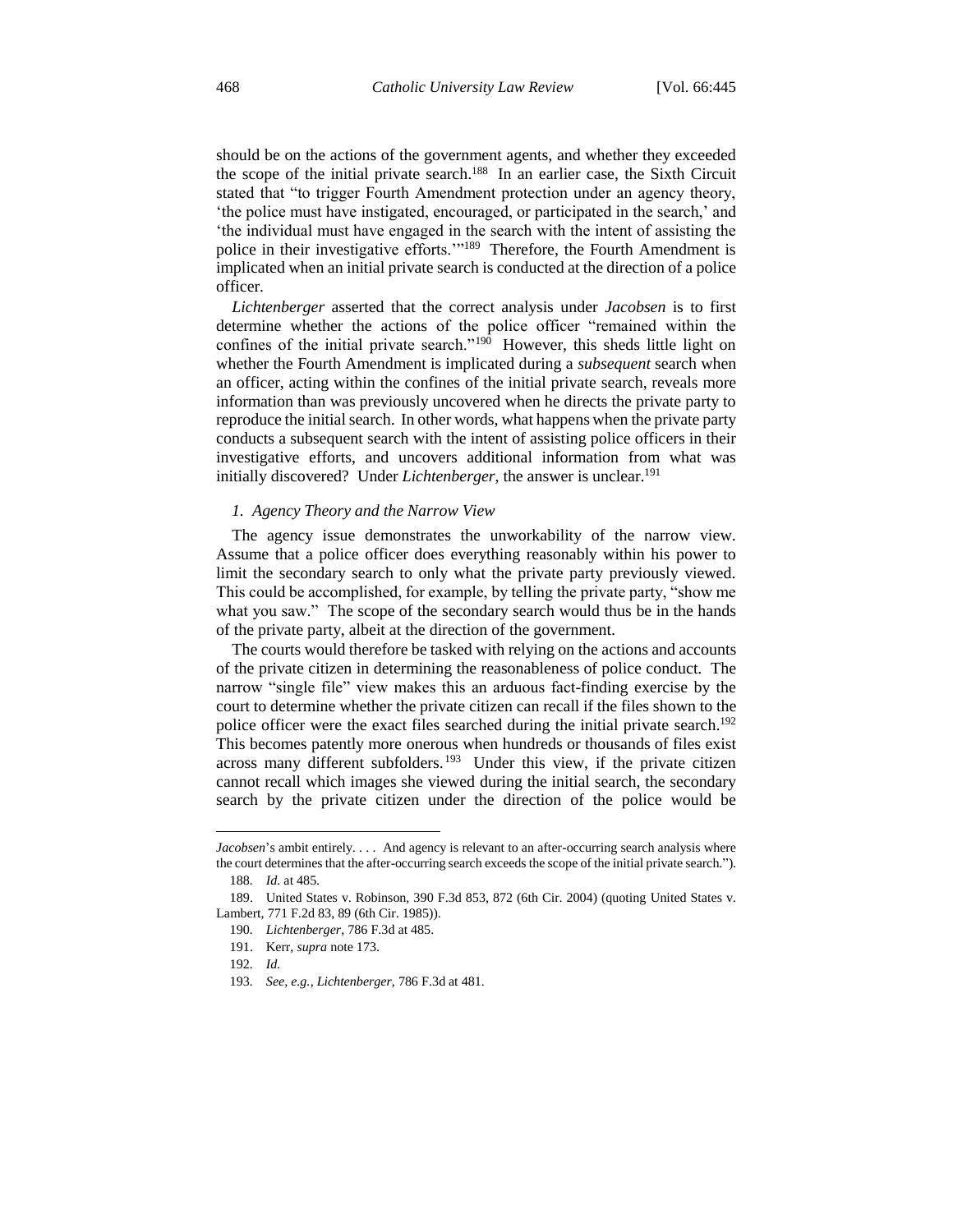impermissible despite the fact that the police officer arguably took all reasonable steps to limit the secondary search to only those items in which the expectation of privacy had already been frustrated.<sup>194</sup>

#### *2. Agency Theory and the Broad View*

Assuming the search occurs within the same physical device (i.e., a single computer), the broad view avoids the aforementioned problem entirely. <sup>195</sup> When the privacy interest in the entire device has been frustrated, there is no need to untangle the particular facts to determine whether the police search was limited to only the files that the private party initially searched; rather, the courts adopting this view have stated that the privacy interest in the entire device has already been frustrated once the private party views at least one file in that device.<sup>196</sup> As such, whether the private party searched more files during the secondary search to assist police than she did during her initial search is not dispositive.<sup>197</sup> The only relevant agency issue that must be resolved under the broad view is whether the government directed the *initial* search by the private party—a much simpler fact-finding exercise than the exercise required by the narrow approach.<sup>198</sup>

# III. THE BROAD VIEW BEST CAPTURES THE SPIRIT OF THE FOURTH AMENDMENT

#### *A. Practical Considerations of the Broad View*

The split created by the Fifth and Seventh Circuits on the one hand, and the Sixth and Eleventh Circuits on the other, calls for a resolution by the Supreme Court in the near future. As technology continues to develop and become an integral part of our daily lives, police and courts must have clear direction to avoid actions that violate the Constitution.<sup>199</sup>

Should the Supreme Court be faced with such an opportunity, it should uphold the Fifth and Seventh Circuits' decisions and establish the rule that a warrantless police search of a container or data file not previously searched by a private party implicates the Fourth Amendment unless the police can be substantially certain of the item's contents based on information, knowledge, and expertise. <sup>200</sup>

<sup>194</sup>*. See id.* at 487–88.

<sup>195</sup>*. See* Rann v. Atchison, 689 F.3d 832, 838 (7th Cir. 2012); United States v. Runyan, 275 F.3d 449, 465 (5th Cir. 2001).

<sup>196</sup>*. See Rann*, 689 F.3d at 838.

<sup>197.</sup> *See id.*

<sup>198.</sup> Adams, *supra* note 10, at 2 ("[There are] two critical factors in making a determination as to whether an individual was acting as a government agent: (1) whether the government knew of and acquiesced in the intrusive conduct, and (2) whether the private actor's purpose was to assist law enforcement rather than to further his own ends."); *see also supra* Section II.B.1.

<sup>199</sup>*. See, e.g.*, *Runyan*, 275 F.3d at 465.

<sup>200</sup>*. Id.* at 463.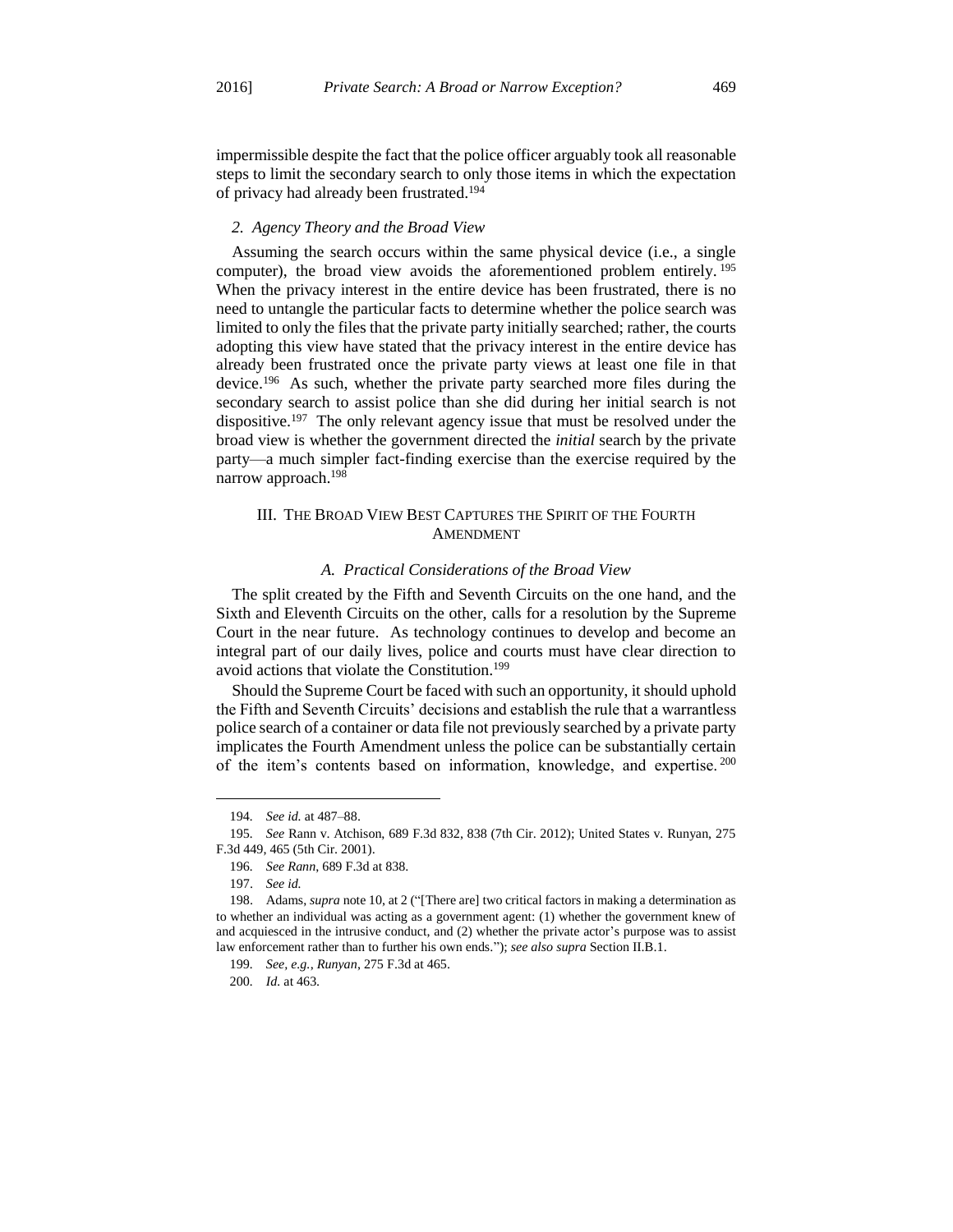Accordingly, warrantless police searches of more data files within the same device than were searched by the previous private party should fall under the protection of the private search doctrine and thus, should not implicate the Fourth Amendment.<sup>201</sup>

The first part of this rule is in accord with the Fourth Amendment because it preserves a person's expectation of privacy in an item unopened by a private searcher "unless the defendant's expectation of privacy in the contents of the [item] has already been frustrated because the contents were rendered obvious by the private search."<sup>202</sup> Moreover, the second part of this rule, allowing a more thorough police search than that of the private party, is consistent "with the objectives underlying the warrant requirement and the exclusionary rule."<sup>203</sup>

# *B. The Problems Associated with the Narrow View Illustrate the Broad View's Superiority.*

Under the narrow "single file" approach, police would exceed the scope of the prior private search, in violation of the Fourth Amendment, whenever they happened to find an item that the private party did not.<sup>204</sup> This would lead police to be reluctant when conducting a subsequent search for fear that they will discover important evidence that will be subject to suppression simply because the private searcher did not happen to discover that evidence during his or her initial search.<sup>205</sup>

The *Runyan* court explained the pernicious effect this would have on police conduct: "[This] approach would over-deter the police, preventing them from engaging in lawful investigation of containers where any reasonable expectation of privacy has already been eroded." 206 Further, police would expend

<sup>[</sup>U]nder *Jacobsen,* confirmation of prior knowledge does not constitute exceeding the scope of a private search. In the context of a search involving a number of closed containers, this suggests that opening a container that was not opened by private searchers would not necessarily be problematic if the police knew with substantial certainty, based on the statements of the private searchers, their replication of the private search, and their expertise, what they would find inside.

*Id.*

<sup>201</sup>*. See id.* at 464; *Rann*, 689 F.3d at 838; United States v. Simpson, 904 F.2d 607, 610 (11th Cir. 1990).

<sup>202</sup>*. Runyan*, 275 F.3d at 464.

Moreover, this rule discourages police from going on 'fishing expeditions' by opening closed containers. Any evidence that police obtain from a closed container that was unopened by prior private searchers will be suppressed unless they can demonstrate to a reviewing court that an exception to the exclusionary rule is warranted because they were substantially certain of the contents of the container before they opened it.

*Id.*

<sup>203.</sup> United States v. Runyan, 275 F.3d 449, 465 (5th Cir. 2001).

<sup>204</sup>*. Id.*

<sup>205</sup>*. Id.*

<sup>206</sup>*. Id.*; *see, e.g.*, Illinois v. Andreas, 463 U.S. 765, 772–73 (1983)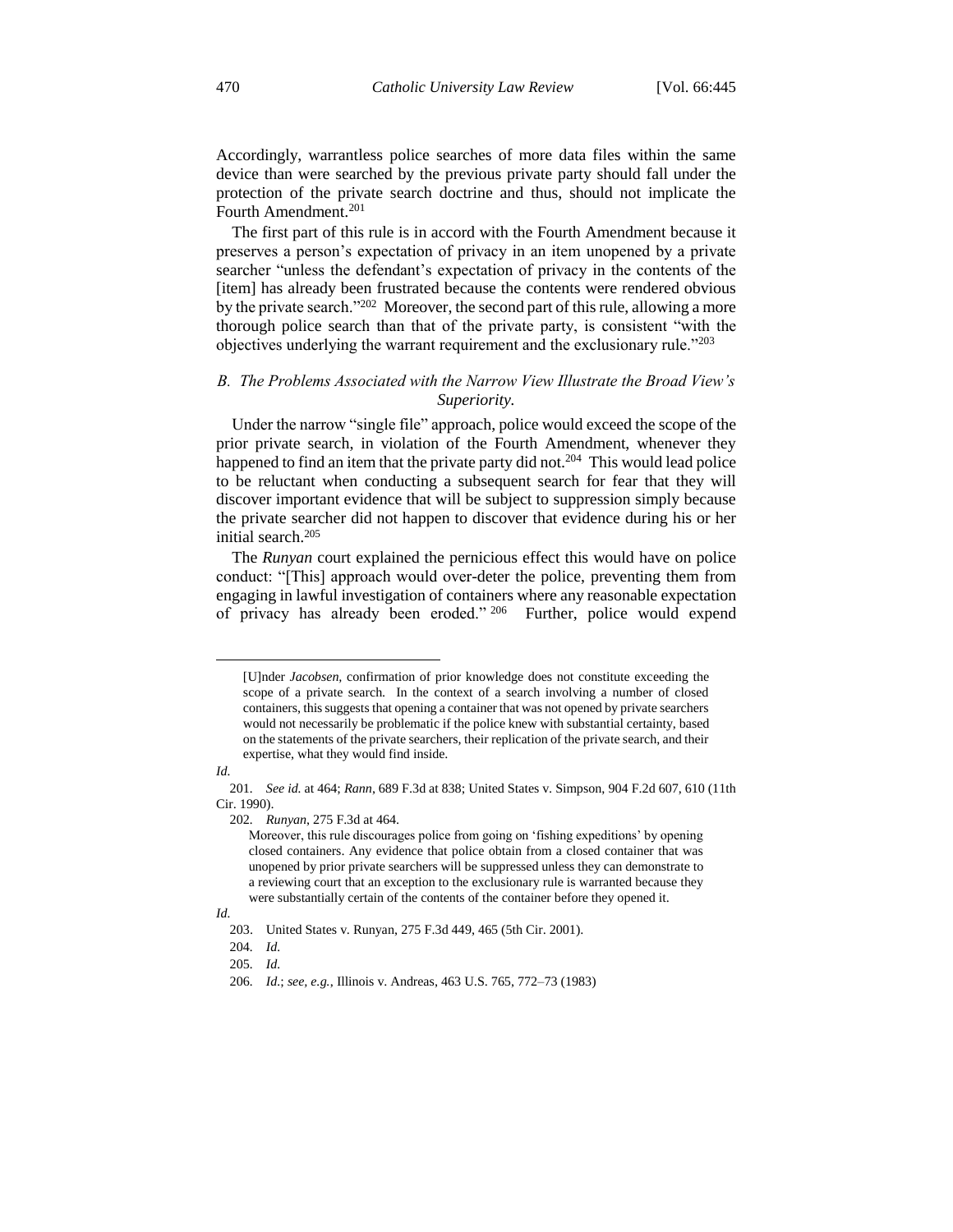$\overline{a}$ 

unnecessary time obtaining warrants because confirming the private citizen's testimony regarding the initial search would subject police to a potential Fourth Amendment violation should they accidentally stumble upon evidence that the private searcher did not view.<sup>207</sup>

In contrast, the broad view makes clear to police that they do not offend the Fourth Amendment if they conduct a more thorough search of the container than the private searcher, so long as they can confirm that the private searcher viewed at least one item in that container.<sup>208</sup> It is for these reasons that the broad view is the more sensible approach.

### *C. Police Conduct and Reasonableness*

The Supreme Court has repeatedly stated that the focal point of Fourth Amendment analysis is the reasonableness of the government conduct.<sup>209</sup> One need not look any further than the factual underpinnings of the Sixth Circuit decision in *Lichtenberger* to see how the narrow view obscures the definition of reasonableness in the context of police searches.<sup>210</sup> In *Lichtenberger*, the private

<sup>(</sup>holding that any standard must be (1) workable for application by trained police officers, (2) reasonable, and (3) objective, rather than dependent on the belief of individual police officers).

<sup>207</sup>*. Runyan*, 275 F.3d at 465. For a discussion of the warrant issue as it relates to the search for contraband on computers, *see* Thomas K. Clancy, *The Fourth Amendment Aspects of Computer Searches and Seizures: A Perspective and A Primer*, 75 MISS. L.J. 193, 198–99 (2005).

<sup>208</sup>*. See Runyan*, 275 F.3d at 464; Rann v. Atchison, 689 F.3d 832, 837 (7th Cir. 2012).

<sup>209</sup>*. See e.g.*, Heien v. N. Carolina, 135 S. Ct. 530, 540 (2014) (finding a police officer's mistake of law justified under the Fourth Amendment because it was reasonable); Florida v. Jimeno, 500 U.S. 248, 250 (1991) ("The touchstone of the Fourth Amendment is reasonableness."); Illinois v. Rodriguez, 497 U.S. 177, 183 (1990) (analyzing the reasonableness of police conduct and determining that "[w]hat [a defendant] is assured by the Fourth Amendment . . . is not that no government search of his house will occur unless he consents; but that no such search will occur that is 'unreasonable'"); Graham v. Connor, 490 U.S. 386, 395 (1989) (determining that the issue of whether police used excessive force must be analyzed under the reasonableness standard of the Fourth Amendment); Maryland v. Garrison, 480 U.S. 79, 88 (1987) (holding that despite police officers' mistake of fact, their actions did not violate the Fourth Amendment because they were reasonable); Terry v. Ohio, 392 U.S. 1, 19 (1968) ("[T]he central inquiry under the Fourth Amendment [is] the reasonableness in all the circumstances of the particular governmental invasion of a citizen's personal security."); Brinegar v. United States, 338 U.S. 160, 175–76 (1949) (focusing on the reasonableness of police action); Carroll v. United States, 267 U.S. 132, 158–59 (1925) (finding that the validity of a search turns on the police officer's reasonableness). Reasonableness is

<sup>[</sup>T]he fundamental command of the [Fourth] Amendment and this imprecise and flexible term reflects the framers' recognition that searches and seizures were too valuable to law enforcement to prohibit them entirely but that they should be slowed down. Reasonableness is the measure of both the permissibility of the initial decision to search and seize and the permissible scope of those intrusions.

Thomas K. Clancy, *The Fourth Amendment's Concept of Reasonableness*, 2004 UTAH L. REV. 977, 977 (2004); *see* Tracey Maclin, *The Central Meaning of the Fourth Amendment*, 35 WM. & MARY L. REV. 197, 198 (1993) ("According to the Court, the central meaning of the Fourth Amendment is 'reasonableness.'").

<sup>210</sup>*. See* United States v. Lichtenberger, 786 F.3d 478, 480–81 (6th Cir. 2015).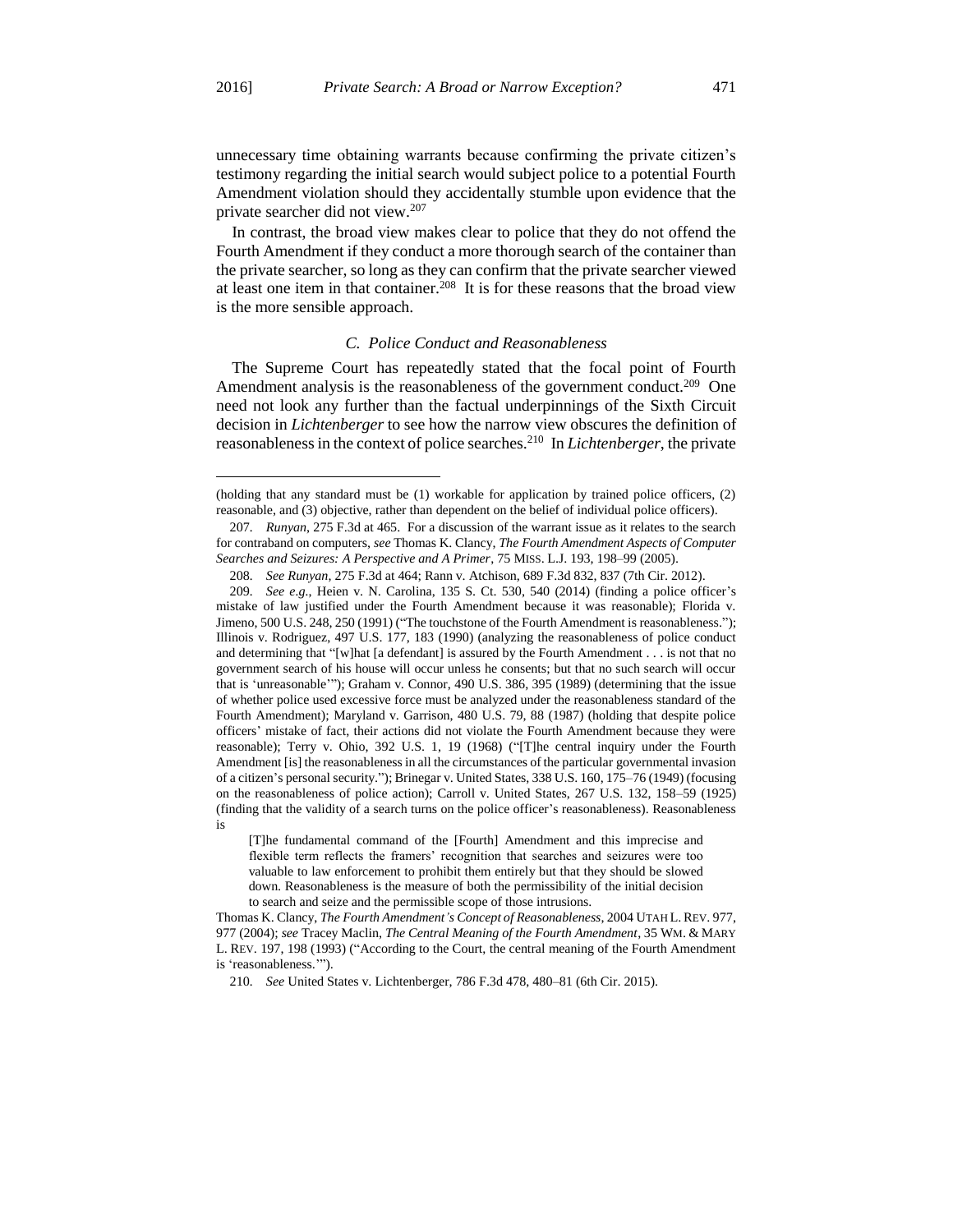citizen viewed approximately one hundred photographs on the laptop during the initial private search.<sup>211</sup> When the police officer arrived, he requested the private citizen show him what she had found.<sup>212</sup> The citizen began clicking on random thumbnail images, showing the officer approximately four to five images in total.<sup>213</sup> Upon recognizing the images as child pornography, the officer immediately instructed the private citizen to shut down the laptop.<sup>214</sup> The court ruled that the subsequent warrantless search by the police officer violated the Fourth Amendment because the private citizen could not be certain that the four to five images she showed the officer were among the same images she initially searched on her own.<sup>215</sup>

It is difficult to see, however, the unreasonableness of the police action in this instance. The officer, upon being informed that the laptop contained several contraband images, and seemingly in an effort to confirm the testimony by the private citizen to obtain probable cause for a warrant, instructed the private citizen to show him what she had found.<sup>216</sup> In so doing, it can be inferred that the officer likely assumed that any expectation of privacy had been extinguished by the private search.<sup>217</sup> The officer viewed *only* four to five of the one hundred photographs previously searched and requested the laptop be shut down immediately after confirming the private citizen's testimony of the existence of contraband.<sup>218</sup>

Confirming a private citizen's testimony of the presence of illegal contraband in order to obtain a warrant, especially when severely limited in scope as compared to the initial search, is hardly unreasonable government conduct. The narrow view provides Fourth Amendment protection for each individual file that the private party did not search, but this view greatly inhibits seemingly reasonable police conduct.<sup>219</sup> When a private searcher cannot be certain whether the images shown to police are among the same images viewed during the initial private search, otherwise reasonable police conduct would be held unreasonable, therefore upsetting the traditional understanding of reasonableness that has historically been the touchstone of Fourth Amendment jurisprudence.<sup>220</sup> The narrow view adds a virtual certainty requirement that is wholly unfamiliar to the

<sup>211</sup>*. Id.* at 481.

<sup>212</sup>*. Id.* at 480.

<sup>213</sup>*. Id.*

<sup>214</sup>*. Id.*

<sup>215</sup>*. Id.* at 489 ("All the photographs [the private citizen] showed [the officer] contained images of child pornography, but there was no virtual certainty that would be the case. The same folders could have contained, . . . for example, explicit photos of Lichtenberger himself: legal, unrelated to the crime alleged, and the most private sort of images.").

<sup>216</sup>*. Id.* at 480.

<sup>217</sup>*. See* discussion *supra* Section I.C.

<sup>218</sup>*. Lichtenberger*, 786 F.3d at 480–81.

<sup>219</sup>*. See* discussion *supra* Section II.A.2.

<sup>220</sup>*. See supra* note 209 and accompanying text.